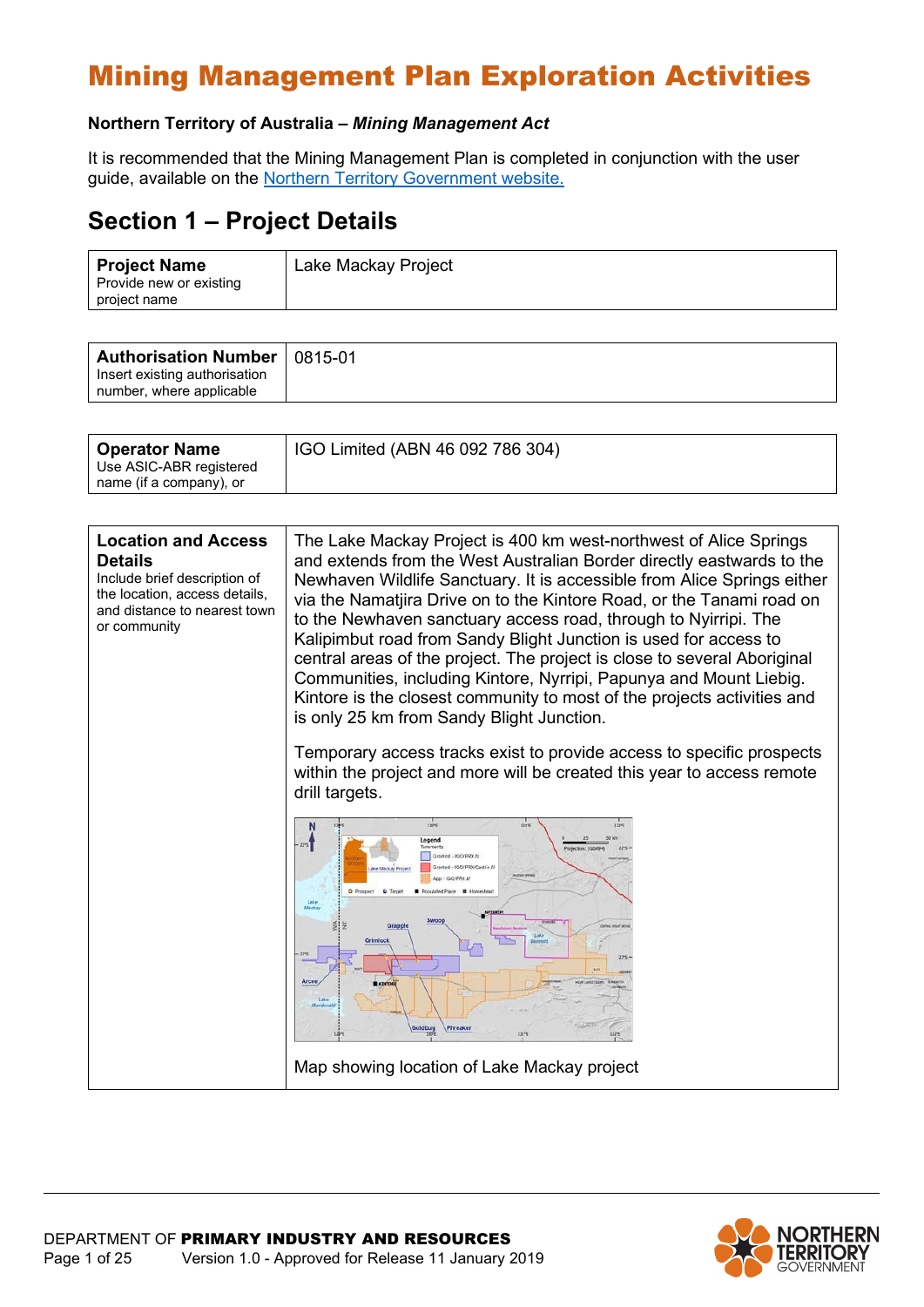| <b>Target Commodity</b><br><b>Details</b>             | Gold, Copper, Nickel, Cobalt. |
|-------------------------------------------------------|-------------------------------|
| Include target commodities<br>(i.e. gold, copper etc) |                               |

| <b>Mining Activities</b><br>Summarise the mining<br>activities (exploration) to be<br>the subject of the proposed<br>Authorisation or Variation | Exploration activities including drilling and ground electromagnetic (EM)<br>will occur on the project between March and November 2022 governed<br>by weather conditions. The drilling work will be completed by IGO or JV<br>partner Prodigy Gold NL. |
|-------------------------------------------------------------------------------------------------------------------------------------------------|--------------------------------------------------------------------------------------------------------------------------------------------------------------------------------------------------------------------------------------------------------|
|                                                                                                                                                 | Reverse circulation (RC) and diamond drilling are required to test<br>several discrete geochemical and electromagnetic targets in western<br>areas of the Lake Mackay Project tenure from March to November.                                           |
|                                                                                                                                                 | All of the RC drill targets, and drill holes have previously been approved<br>in 2020 and 2021 MMPs but were not drilled due to delays in heritage<br>surveys because of the COVID-19 pandemic.                                                        |
|                                                                                                                                                 | Four new diamond drill holes are requested at the Phreaker prospect<br>following successful results from drilling in 2021.                                                                                                                             |
|                                                                                                                                                 | The drilling will require the clearance/re-entry of some temporary<br>access tracks and drill pads, as well as sumps to catch/contain any<br>water.                                                                                                    |
|                                                                                                                                                 | Ground EM surveys will be completed using ATV's and will be required<br>from early March to August in some areas to help define undercover<br>mineralisation before any future drilling begins.                                                        |
|                                                                                                                                                 | Temporary camps consisting of tents and caravans, will be established<br>in clear areas, and will be deconstructed at the end of the exploration<br>campaign.                                                                                          |

| <b>Proposed Schedule</b><br>Include start and finish dates<br>of ground disturbing work | 15 <sup>th</sup> March-25 <sup>th</sup> March: Temporary track and drill pad clearance and<br>touch ups for drill rig to access EL31234, EL31794, EL25146 and<br>EL30731 drill targets.                              |
|-----------------------------------------------------------------------------------------|----------------------------------------------------------------------------------------------------------------------------------------------------------------------------------------------------------------------|
|                                                                                         | 1 <sup>st</sup> April-31 <sup>st</sup> May: RC and diamond drilling at selected targets on<br>EL30731, EL31794, EL31234 and EL25146. This includes 4 new<br>diamond drill holes at the Phreaker prospect in EL30731. |
|                                                                                         | 1 <sup>st</sup> June to 31 <sup>st</sup> July: Rehab of remaining pads and drill access tracks<br>at all tested targets and where not requested to remain by Traditional<br><b>Owners/Central Land Council.</b>      |
|                                                                                         | 1 <sup>st</sup> August to 30 <sup>th</sup> October: Ground EM survey over parts of EL30739<br>using ATVs on cross-country tracks.                                                                                    |
|                                                                                         | Note: Schedule is likely to change dependent of COVID-19 outbreak<br>and restrictions and therefore impact on local contractors and ability to<br>travel to and from the area.                                       |
|                                                                                         |                                                                                                                                                                                                                      |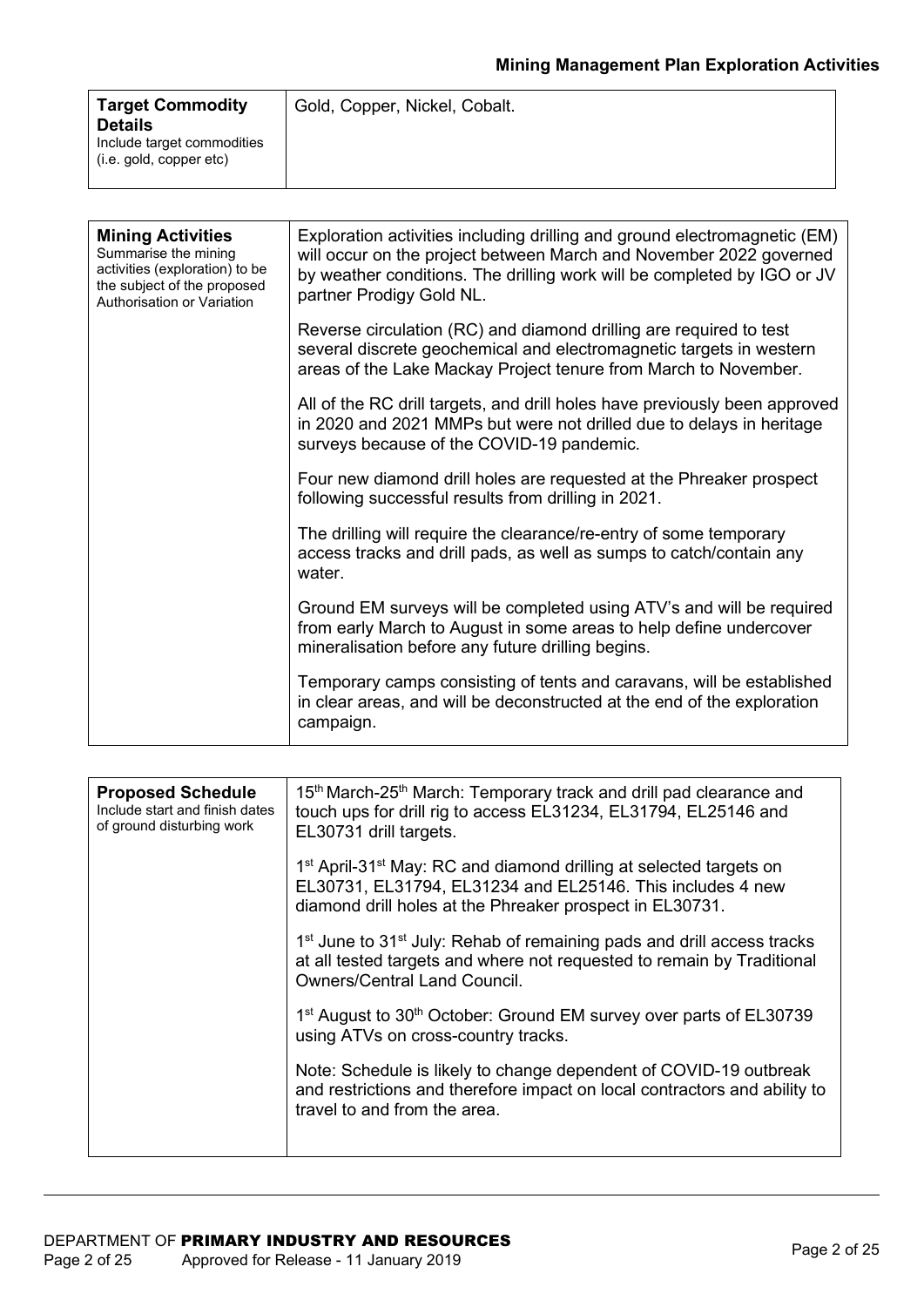#### **Mining Interest and Land Ownership**

List the mining interests (titles), the title holder name/s, the title expiry date and the Property name/Land holder (e.g. pastoralist or Aboriginal land trust) for each title.

| <b>Title</b><br><b>Number</b> | <b>Title Holder</b>        | <b>Expiry</b><br><b>Date</b> | <b>Property Name or Land Holder</b>                                     |
|-------------------------------|----------------------------|------------------------------|-------------------------------------------------------------------------|
| EL24915                       | Prodigy Gold NL            | 22/09/2021                   | Haasts Bluff Aboriginal Land Trust                                      |
| EL25146                       | Prodigy Gold NL            | 12/10/2023                   | Lake Mackay Aboriginal Land Trust                                       |
| EL30730                       | Prodigy Gold NL            | 12/10/2023                   | Lake Mackay Aboriginal Land Trust                                       |
| EL30731                       | Prodigy Gold NL            | 12/10/2023                   | Haasts Bluff Aboriginal Land Trust                                      |
| EL30739                       | Prodigy Gold NL            | 12/10/2023                   | Yunkanjini Aboriginal Land Trust<br>Lake Mackay Aboriginal Land Trust   |
| EL31234                       | <b>IGO Limited</b>         | 12/10/2023                   | Lake Mackay Aboriginal Land Trust<br>Haasts Bluff Aboriginal Land Trust |
| EL31794                       | Castile Resources Pty Ltd. | 27/02/2024                   | Haasts Bluff Aboriginal Land Trust                                      |

In 2021, a number of project relinquishments led to the surrender of multiple granted tenements including EL29747, EL30729, EL30733 and EL30740.

#### **Organisational Structure**

| <b>Position Title</b>                               | <b>Name</b>               |
|-----------------------------------------------------|---------------------------|
| <b>Managing Director</b>                            | <b>Peter Bradford</b>     |
| <b>General Manager - Exploration</b>                | lan Sandl                 |
| Exploration Project Manager - Northern<br>Australia | <b>Andrew Fitzpatrick</b> |
| <b>Project Geologist</b>                            | <b>Matt McGloin</b>       |
| <b>HSEC &amp; Logistics Manager - Exploration</b>   | <b>Chris Tiemann</b>      |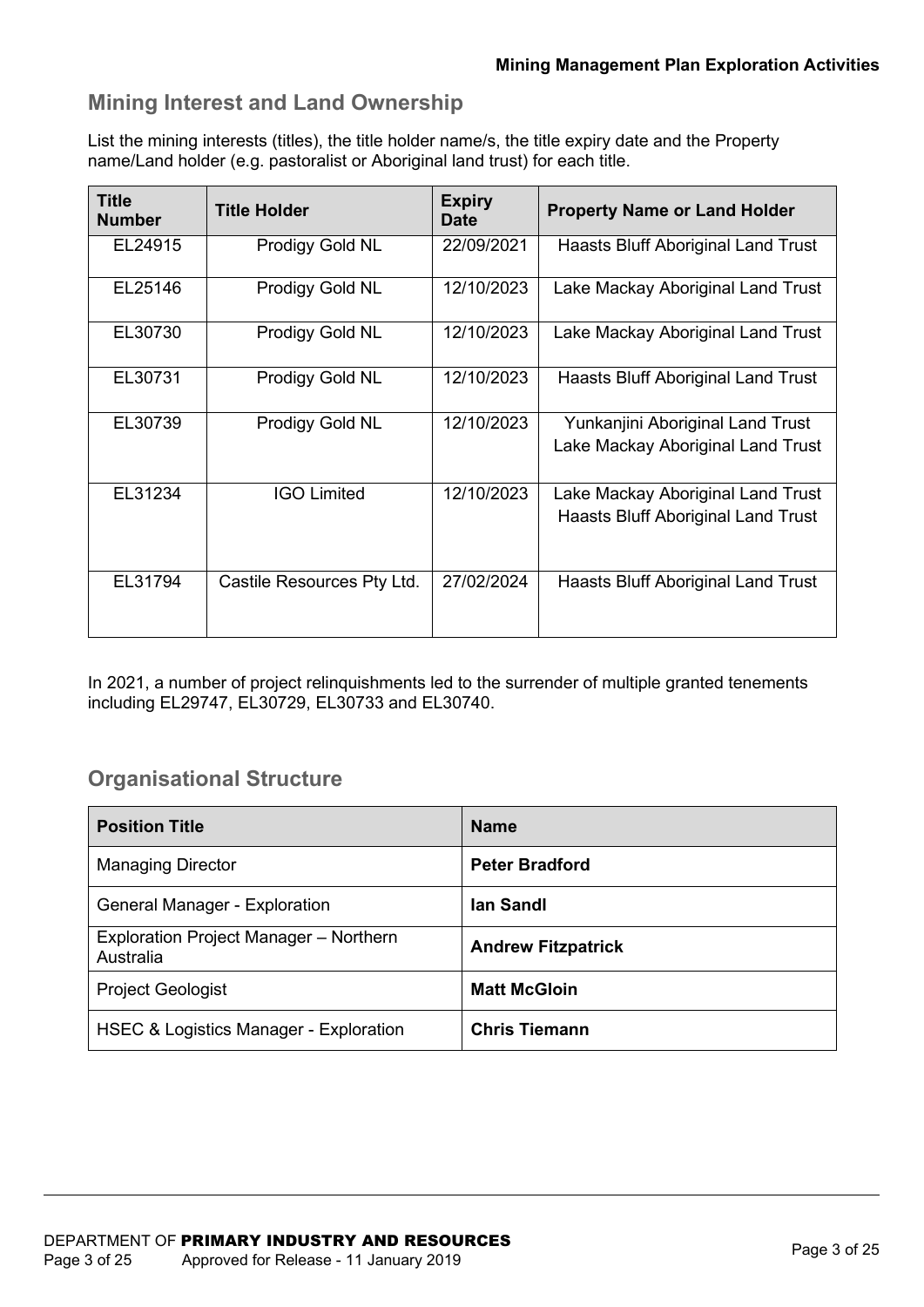### **Section 2 – Operator Self-Assessment of the Environmental Risk**

The purpose of this self-assessment is to ensure Operators complete a project risk assessment of potential environmental impacts and are aware of other legislative obligations from various Agencies. As a result of this self-assessment, further information may be required in the form of a management plan to enable full assessment of the MMP. If you have any queries, please contact a Mining Officer prior to submitting the MMP. Useful resources to assist with this self-assessment are provided in the User Guide.

#### **Environmental assessment and cultural considerations**

| <b>ASSESS</b><br><b>MENT</b><br><b>ASPECT</b>                                                                                                                             | <b>YES</b><br>or<br><b>NO</b> | <b>ACTIONS REQUIRED</b><br>(if answered YES)                                                                                                                                                                                                                                                                                                                                                                                                                                                                                                                                                                                                                                                                                                                                                                                                                                                                                                                                                                                                                                                                                                                                                                                                                                                                                                                                                                                                                                                                                    | <b>APPENDED</b><br><b>INFORMATION</b><br>(Evidence of<br>consultation with<br><b>DEPWS and/or</b><br>management plan) |
|---------------------------------------------------------------------------------------------------------------------------------------------------------------------------|-------------------------------|---------------------------------------------------------------------------------------------------------------------------------------------------------------------------------------------------------------------------------------------------------------------------------------------------------------------------------------------------------------------------------------------------------------------------------------------------------------------------------------------------------------------------------------------------------------------------------------------------------------------------------------------------------------------------------------------------------------------------------------------------------------------------------------------------------------------------------------------------------------------------------------------------------------------------------------------------------------------------------------------------------------------------------------------------------------------------------------------------------------------------------------------------------------------------------------------------------------------------------------------------------------------------------------------------------------------------------------------------------------------------------------------------------------------------------------------------------------------------------------------------------------------------------|-----------------------------------------------------------------------------------------------------------------------|
| Step 1:<br>Are there<br>any<br>threatened<br>flora and<br>fauna<br>species or<br>habitats of<br>significanc<br>e that may<br>occur in<br>the<br>proposed<br>work<br>area? | Yes                           | IGO have conducted an Environmental Impact<br>Assessment (EIA) for the proposed exploration work<br>program at the Lake Mackay JV Project for 2022. Land<br>clearing and drilling activities are the highest risk<br>activities which will occur in the 2022 work program.<br>Specific mitigation measures have been put in place to<br>minimise the potential impact upon all threatened flora<br>and fauna species or habitats of significance that occur<br>within the Lake Mackay JV Project. The proposed 2022<br>drilling targets work on areas previously drilled, with drill<br>pads located away from sand dunes. There is not<br>expected to be any significant environmental impact.<br>IGO have conducted database searches of the EPBC Act<br>Protected Matters database, TPWCA Flora Atlas NT,<br>TPWCA Fauna Atlas NT, Birdlife Australia's Atlas and<br>Bird data Datasets for within 40 km of the project area.<br>The Lake Mackay project has a high floristic diversity,<br>however no EPBC Act listed plant species are listed as<br>potentially occurring within the project area.<br>No Threatened Ecological communities occur within the<br>project area.<br>Correspondence with the DEPWS alongside IGO<br>database searches indicate numerous EPBC Act listed<br>threatened fauna may occur within the project area<br>Birds:<br>Night Parrot (Pezoporus occidentalis)<br>Princess Parrot (Polytelis alexandrae)<br>Red Goshawk (Erythrotriorchis radiatus)<br>Curlew Sandpiper (Calidris ferruginea) | 2022 EIA for<br>Lake<br>Mackay.docx<br>Independence Grou<br>NL - Lake Mackay P<br><b>LMKJV PMST</b><br>2021.pdf       |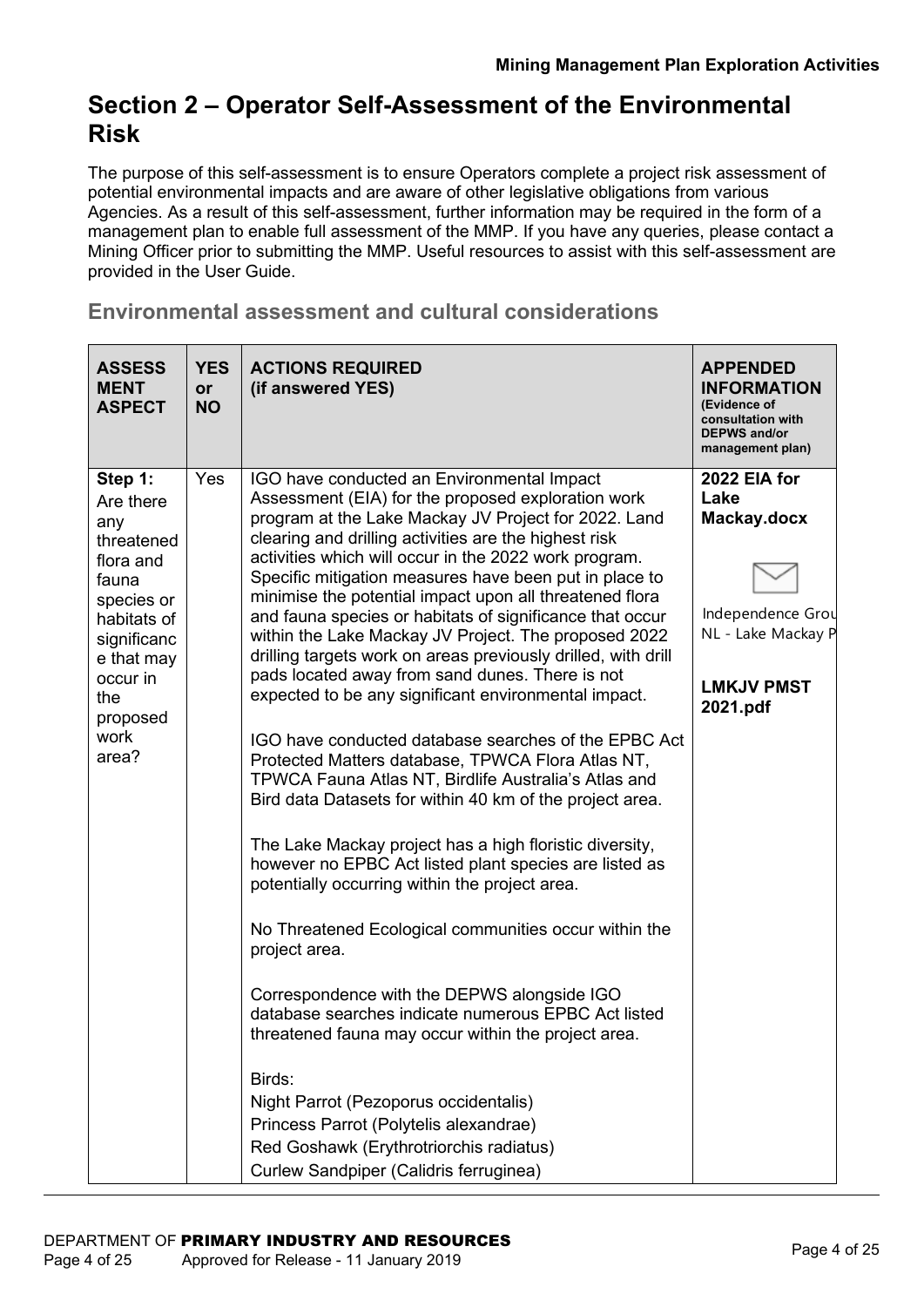| <b>ASSESS</b><br><b>MENT</b><br><b>ASPECT</b> | <b>YES</b><br><b>or</b><br><b>NO</b> | <b>ACTIONS REQUIRED</b><br>(if answered YES)                                                                                                                                                                                                                                                                                                                                                                                                                                                                                                                    | <b>APPENDED</b><br><b>INFORMATION</b><br>(Evidence of<br>consultation with<br><b>DEPWS and/or</b><br>management plan) |
|-----------------------------------------------|--------------------------------------|-----------------------------------------------------------------------------------------------------------------------------------------------------------------------------------------------------------------------------------------------------------------------------------------------------------------------------------------------------------------------------------------------------------------------------------------------------------------------------------------------------------------------------------------------------------------|-----------------------------------------------------------------------------------------------------------------------|
|                                               |                                      | Australian Painted Snipe (Rostratula australis)                                                                                                                                                                                                                                                                                                                                                                                                                                                                                                                 |                                                                                                                       |
|                                               |                                      | Grey Falcon (Falco hypolecos)                                                                                                                                                                                                                                                                                                                                                                                                                                                                                                                                   |                                                                                                                       |
|                                               |                                      | Mammals:<br>Greater Bilby (Macrotis Lagotis)<br>Warru, Black-footed Rock-wallaby (Petrogale lateralis<br>MacDonnell Ranges race)<br>Central Rock-rat, Antina (Zyzomys pedunculatus)<br>Bush tailed Mulgara (Dasycercus blythi)<br>Southern Marsupial Mole (Notoryctes typhlops)<br>Golden Bandicoot (Isodon auratus)                                                                                                                                                                                                                                            |                                                                                                                       |
|                                               |                                      | Reptiles:<br>Great Desert Skink (Liopholis kintorei)                                                                                                                                                                                                                                                                                                                                                                                                                                                                                                            |                                                                                                                       |
|                                               |                                      | The threatened species listed above have a moderate to<br>high likelihood of occurrence across the project area.<br>Historical records indicate the Greater Bilby, Brush-tailed<br>Mulgara and the Golden Bandicoot have been recorded<br>within the project area.                                                                                                                                                                                                                                                                                              |                                                                                                                       |
|                                               |                                      | The DEPWS provided the following advice and<br>recommendations in 2019 and 2020, which have been<br>adopted to reduce the impacts of exploration activities on<br>biodiversity.                                                                                                                                                                                                                                                                                                                                                                                 |                                                                                                                       |
|                                               |                                      | The Grey Falcon is known from the region and will nest<br>in large trees or telecommunications towers. Nesting<br>Grey Falcons are susceptible to disturbance from the<br>presence of people or vehicles within about 300 m. If a<br>Grey Falcon nest or suspected nest is encountered, then<br>a minimum buffer distance of 300 m will be maintained to<br>reduce disturbance and potential impacts.                                                                                                                                                           |                                                                                                                       |
|                                               |                                      | Although there are no recent verified records of the Night<br>Parrot in the Northern Territory, the species is potentially<br>still extant across the large project area and is most likely<br>to occur in long-unburnt spinifex, particularly near low<br>hills or lake systems. If a suspected Night Parrot is<br>encountered, such as by flushing while clearing access<br>tracks, works will immediately cease in that location and<br>the Department of Environment, Parks, and Water<br>Security, and the Night Parrot Recovery Team will be<br>notified. |                                                                                                                       |
|                                               |                                      | The Princess Parrot is known to travel widely across the<br>project area. The species is known to nest in Marble                                                                                                                                                                                                                                                                                                                                                                                                                                                |                                                                                                                       |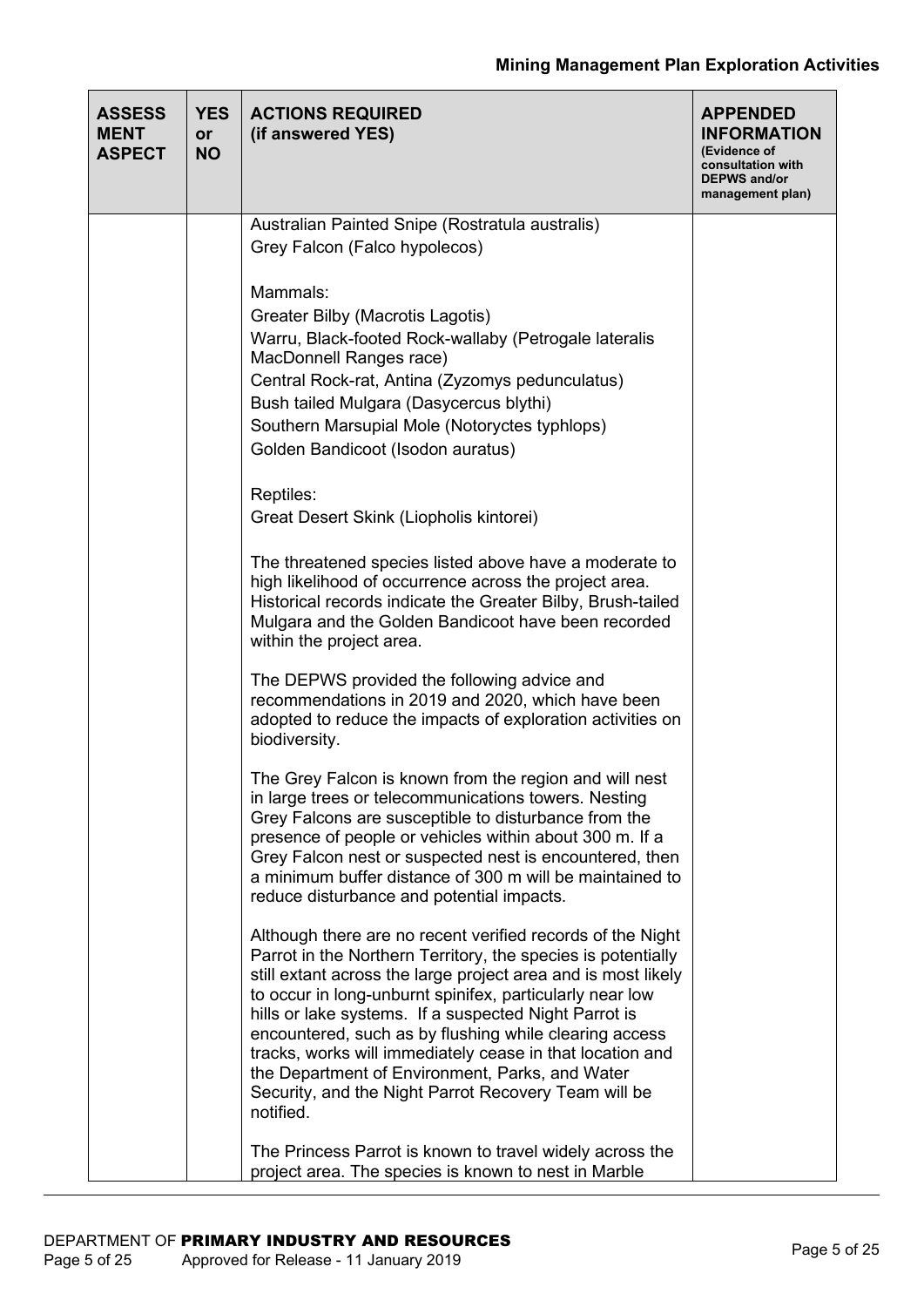| <b>ASSESS</b><br><b>MENT</b><br><b>ASPECT</b> | <b>YES</b><br><b>or</b><br><b>NO</b> | <b>ACTIONS REQUIRED</b><br>(if answered YES)                                                                                                                                                                                                                                                                                                                                                                                                                                                                                                                                                                                                                                                                                                                                                                                                                                                                                                                                                                                                                                                                  | <b>APPENDED</b><br><b>INFORMATION</b><br>(Evidence of<br>consultation with<br><b>DEPWS and/or</b><br>management plan) |
|-----------------------------------------------|--------------------------------------|---------------------------------------------------------------------------------------------------------------------------------------------------------------------------------------------------------------------------------------------------------------------------------------------------------------------------------------------------------------------------------------------------------------------------------------------------------------------------------------------------------------------------------------------------------------------------------------------------------------------------------------------------------------------------------------------------------------------------------------------------------------------------------------------------------------------------------------------------------------------------------------------------------------------------------------------------------------------------------------------------------------------------------------------------------------------------------------------------------------|-----------------------------------------------------------------------------------------------------------------------|
|                                               |                                      | Gum, River Red Gum and other hollow bearing trees.<br>Any large, hollow bearing trees will be identified and<br>excluded from clearing so as to maintain the nesting<br>habitat for this species.                                                                                                                                                                                                                                                                                                                                                                                                                                                                                                                                                                                                                                                                                                                                                                                                                                                                                                             |                                                                                                                       |
|                                               |                                      | The Brush-tailed Mulgara and Southern Marsupial Mole<br>are widespread in the desert regions of the Northern<br>Territory and as such the relatively small amount of<br>clearing associated with exploration is unlikely to have a<br>significant impact.                                                                                                                                                                                                                                                                                                                                                                                                                                                                                                                                                                                                                                                                                                                                                                                                                                                     |                                                                                                                       |
|                                               |                                      | The Greater Bilby and Great Desert Skink are both<br>known from the project area and live in burrows in the<br>soil. Prior to the undertaking of any land clearing<br>activities, experienced IGO field personnel, under the<br>direction of the IGO Environmental department will<br>conduct a burrow survey within the areas to be cleared,<br>to identify any indication that either the greater bilby or<br>great desert skink are present. If any fauna burrow is<br>identified, then no clearing of the area can occur, without<br>prior permission from DITT. The identified fauna burrow<br>will be given a 50m buffer zone from any exploration<br>disturbance and access tracks and pads should be<br>aligned or sited to avoid impacts. The GPS coordinates<br>of the identified fauna burrow will be recorded along with<br>photographic evidence and provided to the IGO GIS and<br>database team for recording in the IGO protected fauna<br>database and GIS layers. This data will help IGO avoid<br>the protected fauna habitat sites during the planning of<br>future exploration programs. |                                                                                                                       |
|                                               |                                      | The Black-footed Rock-wallaby is known from rocky<br>ranges and mountains across the project area. As drill<br>pads and access tracks are unlikely to be cleared in<br>these habitats there is not likely to be an impact to this<br>species.                                                                                                                                                                                                                                                                                                                                                                                                                                                                                                                                                                                                                                                                                                                                                                                                                                                                 |                                                                                                                       |
|                                               |                                      | The Golden Bandicoot was historically recorded within<br>the study area, but the species no longer persists in<br>central Australia. It is considered unlikely to be found<br>within the project area. Its preferred habitat type is in<br>dense vegetation. None of the proposed work areas<br>coincide with areas of dense vegetation.                                                                                                                                                                                                                                                                                                                                                                                                                                                                                                                                                                                                                                                                                                                                                                      |                                                                                                                       |
|                                               |                                      | Introduced predators (Red Fox, Feral Cat) may benefit<br>from the increased clearing of tracks and access across<br>the landscape. Roads, tracks, camps and drill pads will<br>be revegetated after clearing and once deemed inactive,<br>to reduce the access for introduced predators and their                                                                                                                                                                                                                                                                                                                                                                                                                                                                                                                                                                                                                                                                                                                                                                                                             |                                                                                                                       |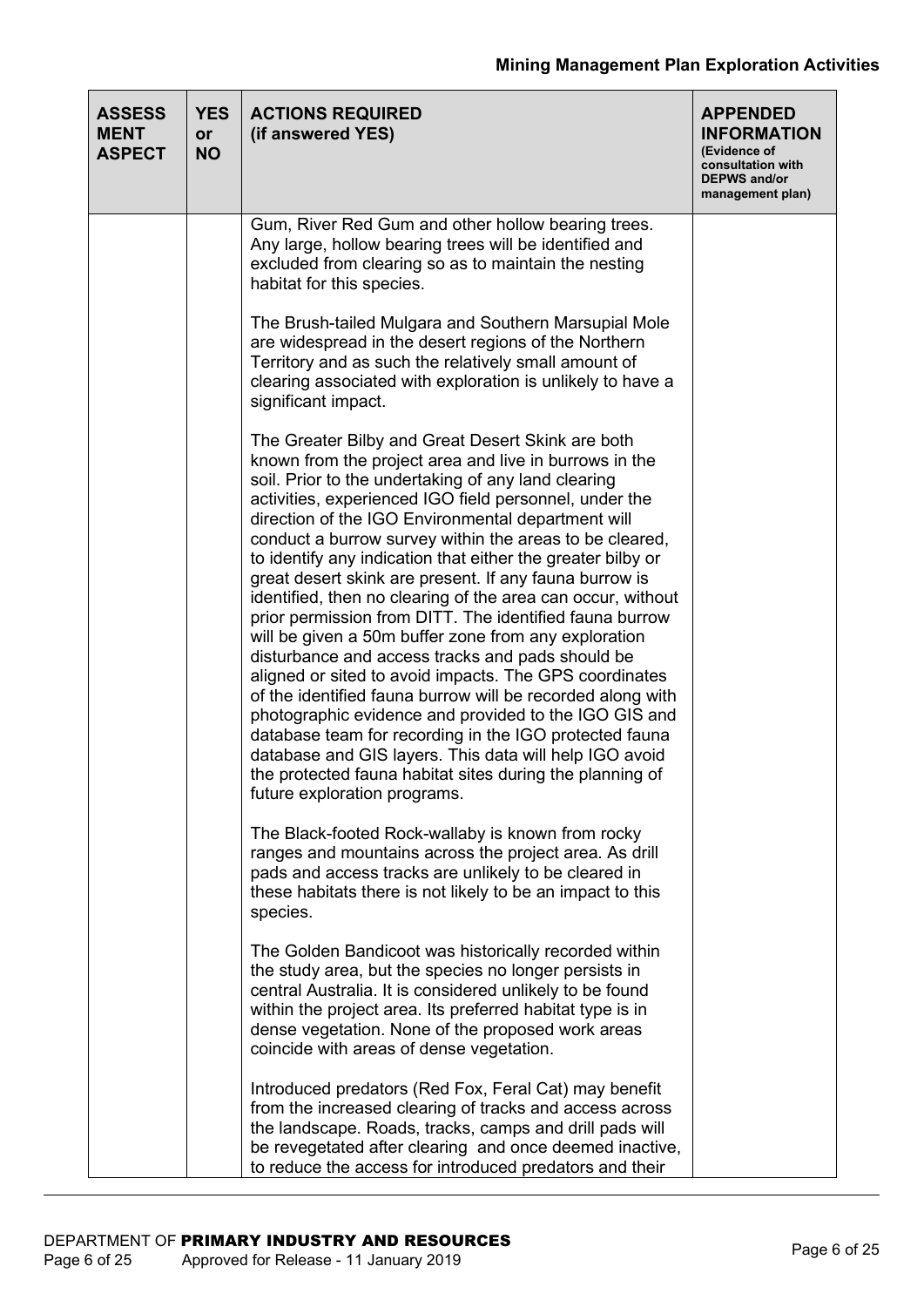| <b>ASSESS</b><br><b>MENT</b><br><b>ASPECT</b>                                                     | <b>YES</b><br><b>or</b><br><b>NO</b> | <b>ACTIONS REQUIRED</b><br>(if answered YES) |                                                                                                                                                                                                                                                                                                                                                                                                                                                                                                                                                                                                                                                                                                                                                                                                                                                                                                                                                                                                                                        | <b>APPENDED</b><br><b>INFORMATION</b><br>(Evidence of<br>consultation with<br><b>DEPWS and/or</b><br>management plan) |  |  |  |  |
|---------------------------------------------------------------------------------------------------|--------------------------------------|----------------------------------------------|----------------------------------------------------------------------------------------------------------------------------------------------------------------------------------------------------------------------------------------------------------------------------------------------------------------------------------------------------------------------------------------------------------------------------------------------------------------------------------------------------------------------------------------------------------------------------------------------------------------------------------------------------------------------------------------------------------------------------------------------------------------------------------------------------------------------------------------------------------------------------------------------------------------------------------------------------------------------------------------------------------------------------------------|-----------------------------------------------------------------------------------------------------------------------|--|--|--|--|
|                                                                                                   |                                      |                                              | potential impacts on threatened species. Putrescible<br>waste will either be completely incinerated on site or<br>removed and taken to Kintore or Alice Springs when<br>convenient so as not to attract feral animals.                                                                                                                                                                                                                                                                                                                                                                                                                                                                                                                                                                                                                                                                                                                                                                                                                 |                                                                                                                       |  |  |  |  |
| Step 2:<br>Are there<br>any known<br>declared<br>weeds<br>within the<br>proposed<br>work<br>area? | <b>Yes</b>                           | are:<br>present a major risk.                | Four weed species were identified as likely to occur in<br>the project area using a protected matters search. These<br>Buffel-Grass (Cenchrus ciliaris)<br>Athel Pine (Tamarix aphylla)<br>Jerusalem Thorn (Parkinsonia aculeata)<br>Prickly Pears (Opuntia)<br>The introduced environmental weed Buffel Grass<br>(Cenchrus ciliaris) is known from the region and can be<br>easily spread by vehicles, machinery, and earthworks.<br>This species causes changes in the landscape through<br>competition and altering fire cycles which is ultimately<br>detrimental to native species. The Athel Pine, Jerusalem<br>Thorn and Prickly Pears can occur in the eastern end of<br>the project. Therefore, IGO ensure all vehicles coming to<br>the project area are suitably washed down before leaving<br>Alice Springs. Contractors are required to provide<br>photographs of vehicles prior to entry on to the project<br>show their vehicles are adequately washed down. The<br>exploration undertaken at this early stage does not |                                                                                                                       |  |  |  |  |
|                                                                                                   |                                      |                                              | <b>WEED MANAGEMENT</b>                                                                                                                                                                                                                                                                                                                                                                                                                                                                                                                                                                                                                                                                                                                                                                                                                                                                                                                                                                                                                 |                                                                                                                       |  |  |  |  |
|                                                                                                   |                                      | <b>OBJECTIVES</b>                            | To prevent spread of established weeds<br>within Project Area and the region.                                                                                                                                                                                                                                                                                                                                                                                                                                                                                                                                                                                                                                                                                                                                                                                                                                                                                                                                                          |                                                                                                                       |  |  |  |  |
|                                                                                                   |                                      | <b>TARGETS</b>                               | No increase in the distribution of existing<br>weed species.<br>No introduction of new weed species.                                                                                                                                                                                                                                                                                                                                                                                                                                                                                                                                                                                                                                                                                                                                                                                                                                                                                                                                   |                                                                                                                       |  |  |  |  |
|                                                                                                   |                                      | <b>ACTIONS</b>                               | Field personnel are to wash down vehicles<br>and equipment prior to entering the project<br>area. This will be done in Alice Springs prior<br>to coming out to the project site or at the<br>mine site location that they are coming from.<br>Radiators will be free from grass, seeds, and<br>other vegetation. All mud and debris under<br>the vehicle chassis will be removed.<br>Photographs will be taken prior to entry on to<br>site.                                                                                                                                                                                                                                                                                                                                                                                                                                                                                                                                                                                           |                                                                                                                       |  |  |  |  |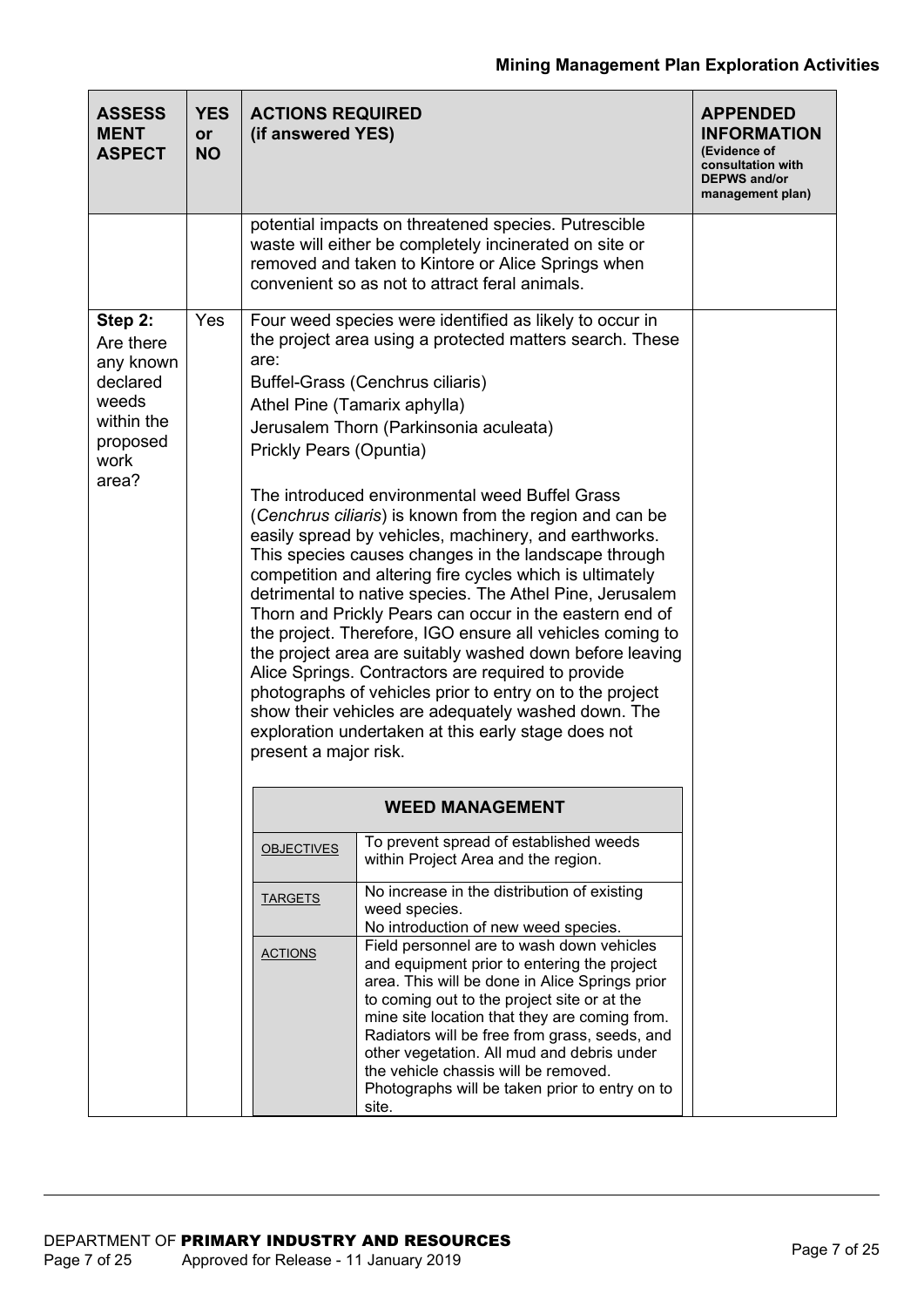| <b>ASSESS</b><br><b>MENT</b><br><b>ASPECT</b>             | <b>YES</b><br><b>or</b><br><b>NO</b> | <b>ACTIONS REQUIRED</b><br>(if answered YES)                                                                                                                                                                                                                                                                                                                                                                                                                                                                                                                                                                                                                 | <b>APPENDED</b><br><b>INFORMATION</b><br>(Evidence of<br>consultation with<br><b>DEPWS and/or</b><br>management plan) |
|-----------------------------------------------------------|--------------------------------------|--------------------------------------------------------------------------------------------------------------------------------------------------------------------------------------------------------------------------------------------------------------------------------------------------------------------------------------------------------------------------------------------------------------------------------------------------------------------------------------------------------------------------------------------------------------------------------------------------------------------------------------------------------------|-----------------------------------------------------------------------------------------------------------------------|
|                                                           |                                      | Monitoring inspections of work sites, tracks<br><b>MONITORING</b><br>and camp areas is to include recording and<br>control of weed infestations that appear to<br>be associated with exploration e.g., weeds<br>do not present in the "before" photographs,<br>and weeds not previously seen/recorded<br>from the area/region.<br>The Site Manager is to record weed<br><b>REVIEW &amp;</b><br>conditions and control outcomes during<br><b>REPORTING</b><br>inspections/monitoring.<br>Any significant infestations of Class A weeds<br>to be reported to DEPWS.<br>Review of data and summary of weed<br>management activities in annual MMP<br>reporting. |                                                                                                                       |
| Step 3:<br>Will you<br>be using<br>water from<br>bores or | <b>YES</b>                           | In 2022 potable water will be supplied from Alice Springs. Some<br>drinking water may be purchased at Kintore, Papunya or<br>Nyirippi.<br>Weekly water use projections for 2022 are:<br>1. Ground geophysics: 1000 L per week. For a 4-man                                                                                                                                                                                                                                                                                                                                                                                                                   | RE_Mining<br>activities and Water                                                                                     |
| other<br>sources<br>for the                               |                                      | mobile camp which includes kitchen, showers and<br>clothes washing.                                                                                                                                                                                                                                                                                                                                                                                                                                                                                                                                                                                          |                                                                                                                       |
| operation?                                                |                                      | 2.<br>RC drilling: 5000 L per week. (2500 L for camp, 2500L<br>for drilling and dust suppression)                                                                                                                                                                                                                                                                                                                                                                                                                                                                                                                                                            |                                                                                                                       |
|                                                           |                                      | 3.<br>Diamond Drilling: (2500 L for camp, 15000 L for drilling)                                                                                                                                                                                                                                                                                                                                                                                                                                                                                                                                                                                              |                                                                                                                       |
|                                                           |                                      | In 2020, advice was sought from the DEPWS Water Resources<br>division to give clarity on the requirements of a water extraction<br>license. At this early stage of exploration, IGO considers that the<br>volume and rate of extraction exempts the company from<br>seeking a formal extraction license.                                                                                                                                                                                                                                                                                                                                                     |                                                                                                                       |
|                                                           |                                      | IGO has a certified water bore on the project (19124) near the<br>Bumblebee prospect.                                                                                                                                                                                                                                                                                                                                                                                                                                                                                                                                                                        |                                                                                                                       |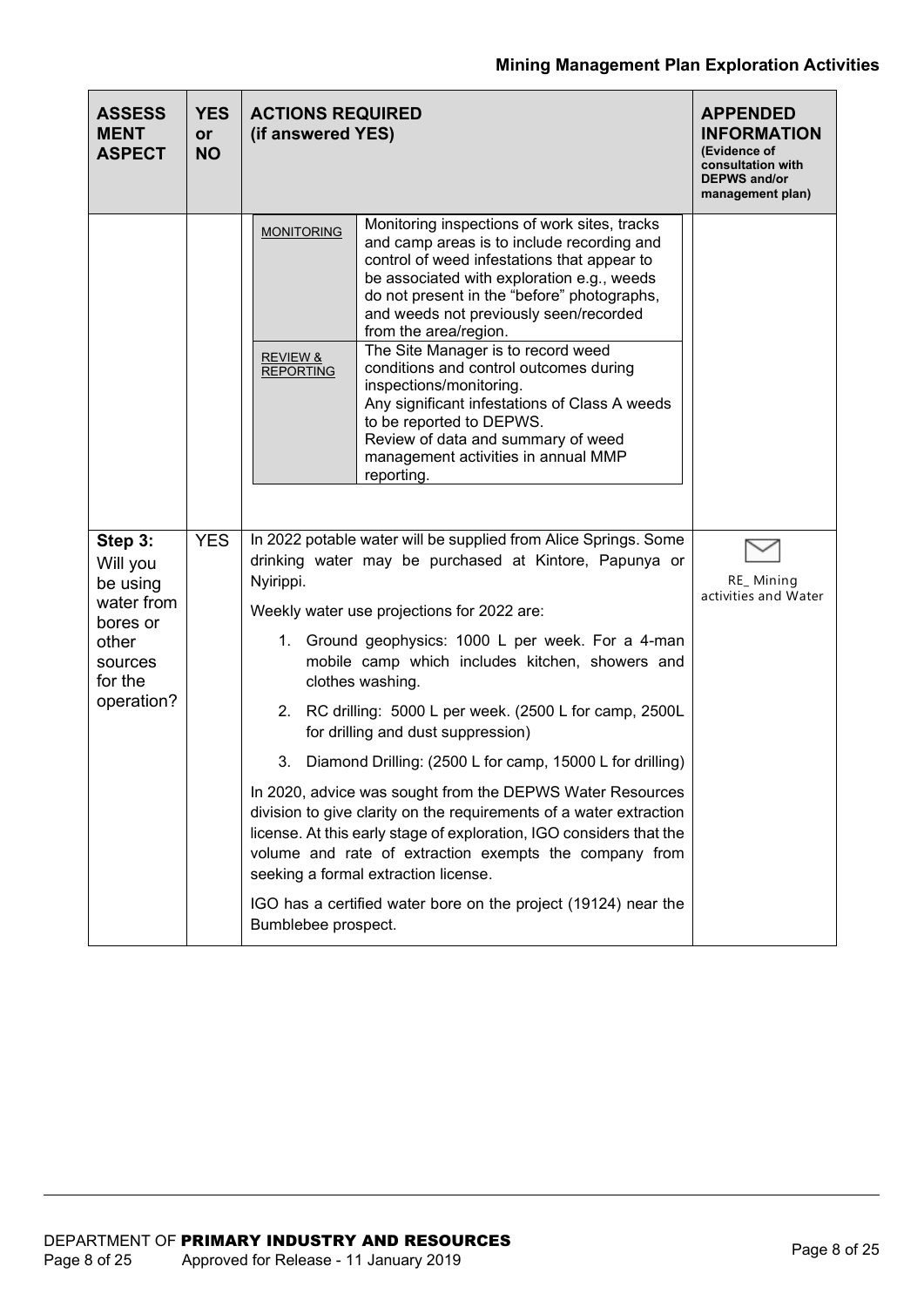| <b>ASSESSMENT</b><br><b>ASPECT</b>                                             | <b>YES</b><br><b>or</b> |                                                                                                                                                                                                                                                                                                                                                                                   | <b>MANAGEMENT REQUIREMENTS</b>                                                                                                                                                                                                                                                                                                                                    |  |  |  |  |
|--------------------------------------------------------------------------------|-------------------------|-----------------------------------------------------------------------------------------------------------------------------------------------------------------------------------------------------------------------------------------------------------------------------------------------------------------------------------------------------------------------------------|-------------------------------------------------------------------------------------------------------------------------------------------------------------------------------------------------------------------------------------------------------------------------------------------------------------------------------------------------------------------|--|--|--|--|
|                                                                                | <b>NO</b>               |                                                                                                                                                                                                                                                                                                                                                                                   |                                                                                                                                                                                                                                                                                                                                                                   |  |  |  |  |
| Step 4:<br>Is your project<br>likely to have a<br>significant impact<br>on the | No                      | prospects.                                                                                                                                                                                                                                                                                                                                                                        | In 2020 and 2021, IGO completed aircore, RC and diamond drilling<br>on a number of prospects including Phreaker, Grimlock and Swoop.<br>This including drilling on smaller 200 x 200 m grids at the last two                                                                                                                                                      |  |  |  |  |
| environment?                                                                   |                         | utilised.                                                                                                                                                                                                                                                                                                                                                                         | The clearing of pads and access tracks at these prospects was<br>assessed to represent a higher density of disturbance to exploration<br>activity completed prior. The majority of these pads were drilled on<br>naturally clear areas without any earthmoving equipment being                                                                                    |  |  |  |  |
|                                                                                |                         |                                                                                                                                                                                                                                                                                                                                                                                   | The new 2022 drilling reverts back to drilling of targets where no<br>significant exploration has previously occurred. Consequently, the<br>disturbance when drilling at the 2022 sites is considered less than<br>the grid drilling completed in the last two yeasr.                                                                                             |  |  |  |  |
|                                                                                |                         | Any clearing of vegetation will be minimised wherever possible and<br>be consistent with the NT Land Clearing Guidelines.                                                                                                                                                                                                                                                         |                                                                                                                                                                                                                                                                                                                                                                   |  |  |  |  |
|                                                                                |                         | IGO completed an Environmental impact assessment for the Lake<br>Mackay Project 2021 work program. A revised EIA document is<br>included in this MMP containing the recommendations from that<br>study. These recommendations will also govern how clearance<br>occurs at advanced prospects in future to minimise the impact on the<br>environment.                              |                                                                                                                                                                                                                                                                                                                                                                   |  |  |  |  |
|                                                                                |                         | At the completion of drilling the drill pads are inspected to ensure<br>that no spills are observed, or rubbish is present. Drill collars are<br>temporarily capped until the full rehabilitation is undertaken.                                                                                                                                                                  |                                                                                                                                                                                                                                                                                                                                                                   |  |  |  |  |
|                                                                                |                         |                                                                                                                                                                                                                                                                                                                                                                                   | If camp sites are established for longer periods a monthly audit is<br>undertaken. At the completion of each phase of work all rubbish is<br>removed from the camp sites and any contaminated soil is removed<br>for disposal at the licensed facility in Alice Springs.                                                                                          |  |  |  |  |
|                                                                                |                         | sites are photographed again.                                                                                                                                                                                                                                                                                                                                                     | Photographs are taken of the camp sites prior to establishment and<br>the drill sites prior to clearing. Once rehabilitation is completed the                                                                                                                                                                                                                     |  |  |  |  |
|                                                                                |                         | Environmental impacts will be continuously assessed through<br>frequent site inspections by the Project Manager and Project<br>Geologist, ensuring that IGO's expectations are being met by all<br>employees and contractors. Should a site inspection determine that<br>additional control measures are required, they will be put in place in<br>a timely and effective manner. |                                                                                                                                                                                                                                                                                                                                                                   |  |  |  |  |
|                                                                                |                         |                                                                                                                                                                                                                                                                                                                                                                                   | <b>GROUND DISTURBANCE MANAGEMENT</b>                                                                                                                                                                                                                                                                                                                              |  |  |  |  |
|                                                                                |                         | <b>OBJECTIVES</b>                                                                                                                                                                                                                                                                                                                                                                 | To minimise disturbance to vegetation and soil as far<br>as possible.<br>To avoid disturbance to key vegetation communities<br>that may impact on significant fauna species as<br>defined in Section 4.4.6 in Land-Clearing-Guidelines<br>Northern Territory Planning Scheme, that sensitive or<br>significant vegetation types will be avoided from<br>clearing. |  |  |  |  |
|                                                                                |                         | <b>TARGETS</b>                                                                                                                                                                                                                                                                                                                                                                    | No disturbance to key vegetation communities.<br>No disturbance of areas with higher risk of soil erosion.                                                                                                                                                                                                                                                        |  |  |  |  |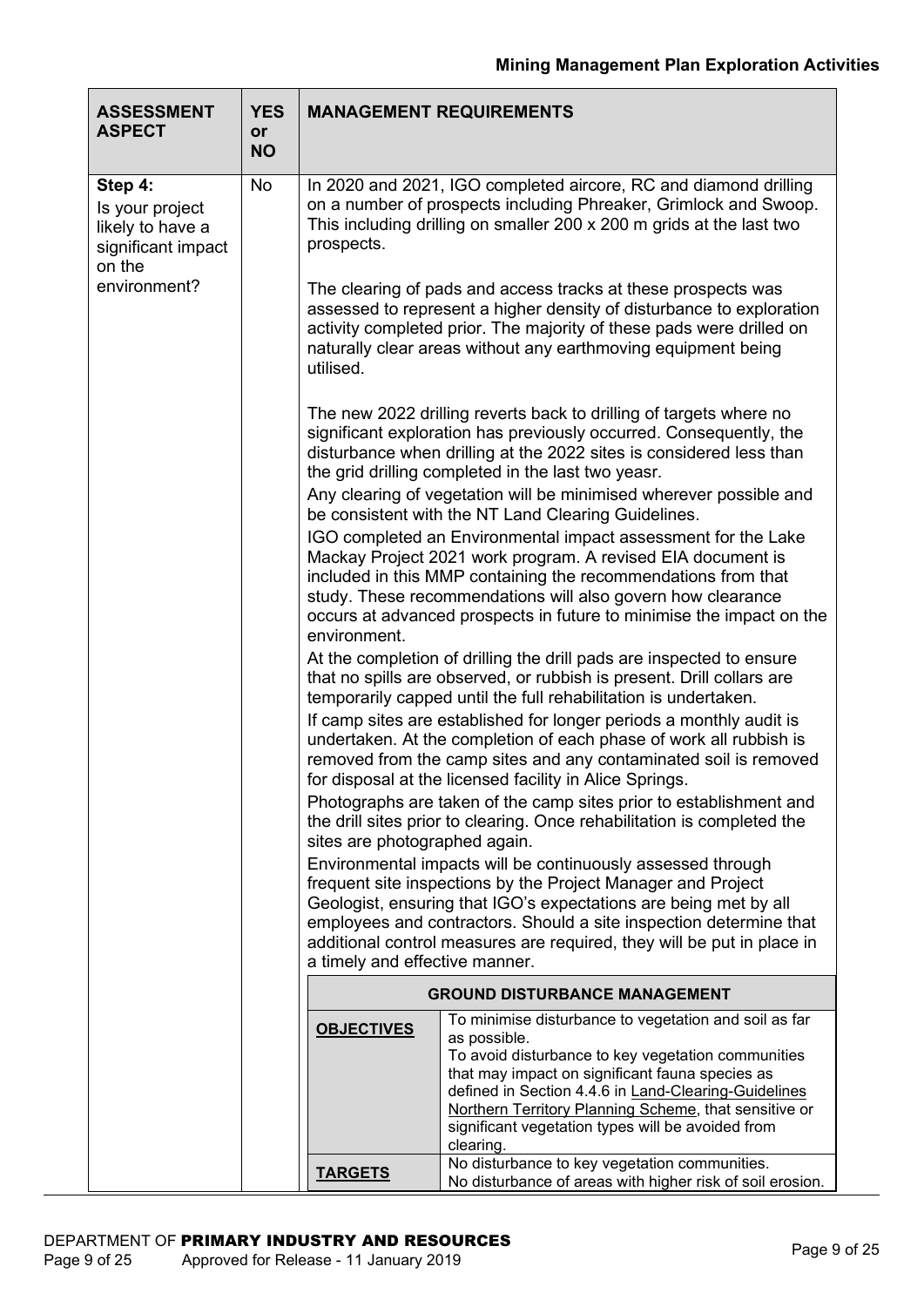| <b>ASSESSMENT</b><br><b>ASPECT</b> | <b>YES</b><br>or<br><b>NO</b> | <b>MANAGEMENT REQUIREMENTS</b> |                                                                                                                                                                                                                                                                                                                                                                                                                                                                                                                                                                                                                                                                                                                                                                                                                                                                                        |  |  |  |  |
|------------------------------------|-------------------------------|--------------------------------|----------------------------------------------------------------------------------------------------------------------------------------------------------------------------------------------------------------------------------------------------------------------------------------------------------------------------------------------------------------------------------------------------------------------------------------------------------------------------------------------------------------------------------------------------------------------------------------------------------------------------------------------------------------------------------------------------------------------------------------------------------------------------------------------------------------------------------------------------------------------------------------|--|--|--|--|
|                                    |                               |                                | Avoid damage to mature trees exceeding two metres,<br>as required under Aboriginal Land Access agreements.                                                                                                                                                                                                                                                                                                                                                                                                                                                                                                                                                                                                                                                                                                                                                                             |  |  |  |  |
|                                    |                               | <b>ACTIONS</b>                 | Utilise existing roads, tracks, or open cross-country<br>routes to gain access into a tenement or prospect<br>area.<br>Minimise clearing of tracks and ensure that vehicle<br>movements are restricted to cleared access tracks and<br>nominated tracks.<br>Avoid tracks crossing sand dunes.<br>Utilise 'cross-country' tracks as much as possible (i.e.,<br>no clearing).<br>Avoid field activities during wet conditions to minimise<br>risk of vehicle/equipment bogging.                                                                                                                                                                                                                                                                                                                                                                                                          |  |  |  |  |
|                                    |                               |                                | The Grey Falcon use nests built by other species and<br>prefer nests in the tallest trees along watercourses.<br>Breeding and nesting of the Princess Parrot is known<br>to take place in hollows in large Eucalypts, particularly<br>river red gums (Eucalyptus camaldulensis) and the<br>desert oaks (Allocasuarina decaisneana).                                                                                                                                                                                                                                                                                                                                                                                                                                                                                                                                                    |  |  |  |  |
|                                    |                               |                                | Mitigation through elimination - IGO Exploration will not<br>clear large trees during its exploration activities. If a<br>Grey Falcon nest or Princess Parrot nest, or suspected<br>nest is encountered then a minimum buffer distance of<br>300 m will be maintained to reduce disturbance and<br>potential impacts.                                                                                                                                                                                                                                                                                                                                                                                                                                                                                                                                                                  |  |  |  |  |
|                                    |                               |                                | Numerous conservation significant burrow dwelling<br>species are known to be present through the Lake<br>Mackay project area, including but not limited to the<br>Greater Bilby, Brush-tailed Mulgara and Great Desert<br>Skink.                                                                                                                                                                                                                                                                                                                                                                                                                                                                                                                                                                                                                                                       |  |  |  |  |
|                                    |                               |                                | Mitigation through elimination - Prior to the undertaking<br>of any land clearing activities, experienced IGO field<br>personnel will conduct a burrow survey within the<br>areas to be cleared, to identify any indication that<br>either the greater bilby or great desert skink are<br>present. If any fauna burrow is identified, then no<br>clearing of the area can occur, without prior permission<br>from DITT. The identified fauna burrow will be given a<br>50m buffer zone from any exploration disturbance. The<br>GPS coordinates of the identified fauna burrow will be<br>recorded along with photographic evidence and<br>provided to the IGO GIS and database team for<br>recording in the IGO protected fauna database and<br>GIS layers. This data will help IGO avoid the protected<br>fauna habitat sites during the planning of future<br>exploration programs. |  |  |  |  |
|                                    |                               | <b>MONITORING</b>              | Regular inspections of work sites, tracks, and camp<br>areas, including photo monitoring.<br>Records in Environmental Observations and Incident<br>Register.                                                                                                                                                                                                                                                                                                                                                                                                                                                                                                                                                                                                                                                                                                                           |  |  |  |  |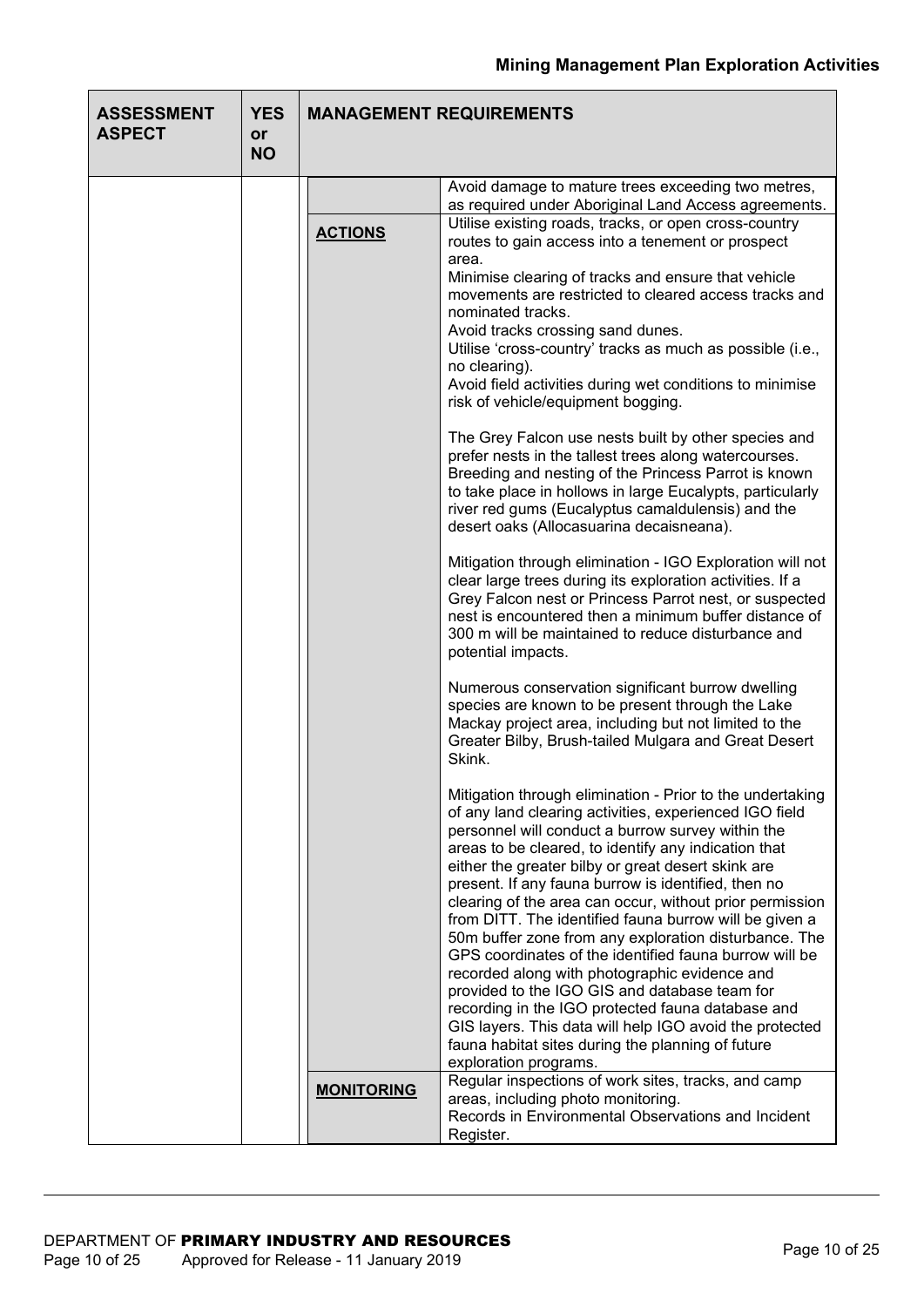| <b>ASSESSMENT</b><br><b>ASPECT</b> | <b>YES</b><br><b>or</b><br><b>NO</b> |                                         | <b>MANAGEMENT REQUIREMENTS</b>                                                                                                                                                                                                                                                                                                                                                                                                                                                                                                                                                                                                                                                                                                                                                                                                                                                                                                                                                                                                                                                                                                                                                                                                                                                             |
|------------------------------------|--------------------------------------|-----------------------------------------|--------------------------------------------------------------------------------------------------------------------------------------------------------------------------------------------------------------------------------------------------------------------------------------------------------------------------------------------------------------------------------------------------------------------------------------------------------------------------------------------------------------------------------------------------------------------------------------------------------------------------------------------------------------------------------------------------------------------------------------------------------------------------------------------------------------------------------------------------------------------------------------------------------------------------------------------------------------------------------------------------------------------------------------------------------------------------------------------------------------------------------------------------------------------------------------------------------------------------------------------------------------------------------------------|
|                                    |                                      | <b>REVIEW &amp;</b><br><b>REPORTING</b> | Report any significant disturbance to key vegetation<br>communities as an incident to DITT, in accordance<br>with Section 29 of the Mining Management Act.<br>Review of monitoring data and summary of<br>disturbance activities in annual MMP reporting.                                                                                                                                                                                                                                                                                                                                                                                                                                                                                                                                                                                                                                                                                                                                                                                                                                                                                                                                                                                                                                  |
|                                    |                                      |                                         | <b>FAUNA MANAGEMENT</b>                                                                                                                                                                                                                                                                                                                                                                                                                                                                                                                                                                                                                                                                                                                                                                                                                                                                                                                                                                                                                                                                                                                                                                                                                                                                    |
|                                    |                                      | <b>OBJECTIVES</b>                       | To minimise disturbance and potential impact on fauna<br>as far as possible.<br>To avoid introduction of non-native fauna species.                                                                                                                                                                                                                                                                                                                                                                                                                                                                                                                                                                                                                                                                                                                                                                                                                                                                                                                                                                                                                                                                                                                                                         |
|                                    |                                      | <b>TARGETS</b>                          | No impact on native fauna (i.e., injuries or death),<br>especially species of conservation significance.<br>No introductions of non-native fauna species.                                                                                                                                                                                                                                                                                                                                                                                                                                                                                                                                                                                                                                                                                                                                                                                                                                                                                                                                                                                                                                                                                                                                  |
|                                    |                                      | <b>ACTIONS</b>                          | Food scraps are to be burnt or regularly removed,<br>standing water is to be avoided and feeding and any<br>other interaction with fauna is not permitted.<br>Field personnel are prohibited from killing or attempting<br>to handle snakes and any other fauna.<br>Field personnel are not permitted to bring any<br>domesticated animals to the Project Area and are<br>prohibited from interacting or interfering with any wild<br>fauna.<br>Personnel trained in identification of all threatened<br>species (Flora and Fauna) listed in the EPBC<br>Protected Matter Search Report.<br>Avoidance of areas known or suspected to contain<br>habitat/signs of threatened species (Flora and Fauna)<br>listed in the EPBC Protected Matter Search Report.<br>Keep vehicle speeds to a minimum and avoid driving<br>during periods of peak fauna activity (e.g.,<br>sunrise/sunset, night-time).<br>Vehicles and equipment entering the Project Area from<br>interstate will be washed down in Alice Springs to<br>lower the probability of transporting small species of<br>introduced animals (e.g., rodents, ants). If coming from<br>another mine site in NT they may be washed down at<br>this site.<br>Follow Ground Disturbance Management actions<br>regarding nests and burrows. |
|                                    |                                      | <b>MONITORING</b>                       | Regular inspections of work sites, tracks, and camp<br>areas.<br>GPS coordinates and photographs of suspected<br>evidence of significant fauna, such as scats, tracks,<br>scratchings or burrows, are to be recorded by field<br>personnel.<br>Records in Environmental Observations and Incident<br>Register.                                                                                                                                                                                                                                                                                                                                                                                                                                                                                                                                                                                                                                                                                                                                                                                                                                                                                                                                                                             |
|                                    |                                      | <b>REVIEW &amp;</b><br><b>REPORTING</b> | Report any significant fauna deaths (i.e., species of<br>conservation significance) as an incident to DITT, in<br>accordance with requirements of Section 29 of the<br>Mining Management Act.<br>Report any high-density populations of feral animals to<br>government authorities.<br>Review of data and summary of fauna injuries/deaths<br>in annual MMP reporting.                                                                                                                                                                                                                                                                                                                                                                                                                                                                                                                                                                                                                                                                                                                                                                                                                                                                                                                     |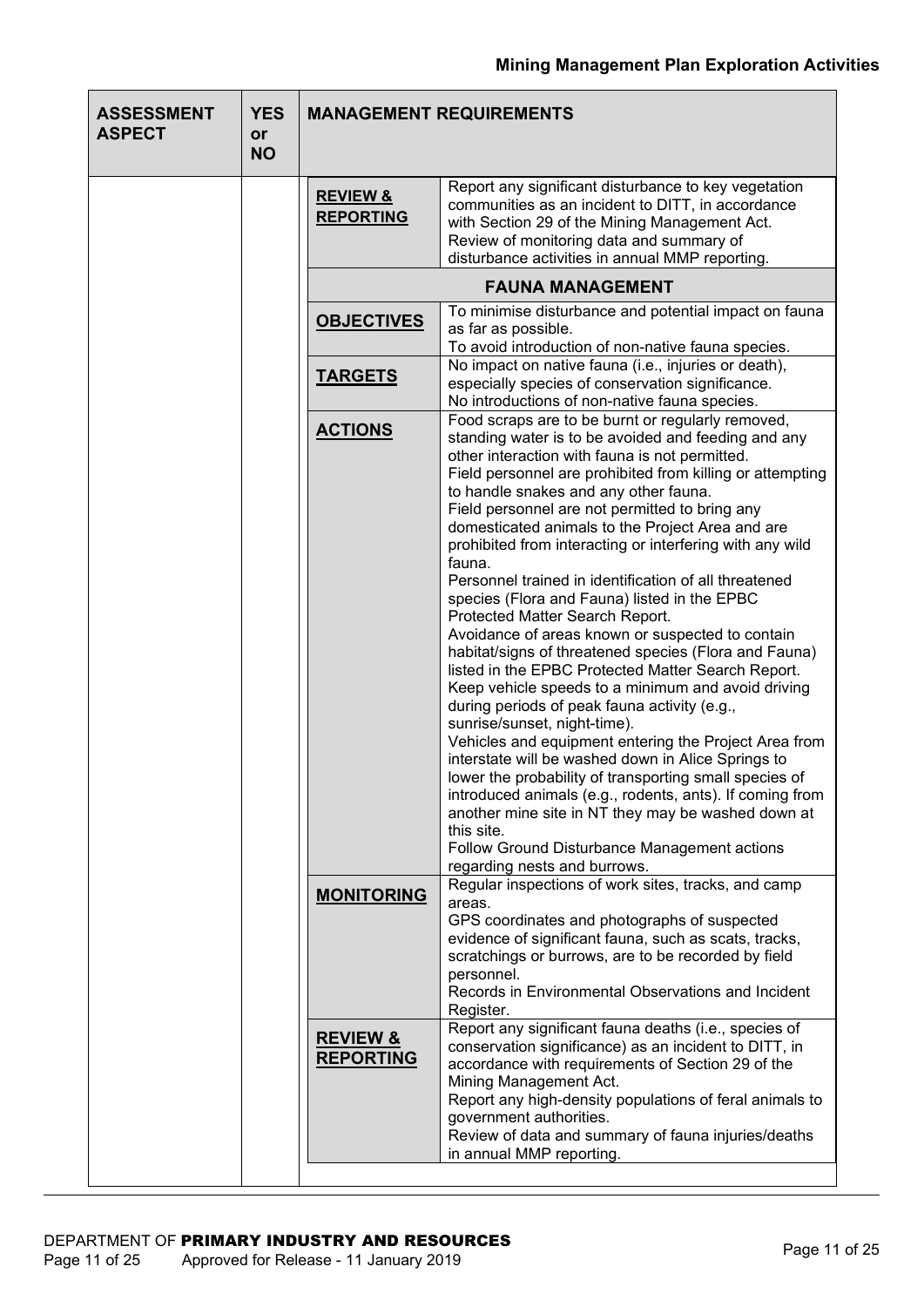| <b>ASSESSMENT</b><br><b>ASPECT</b> | <b>YES</b><br>or<br><b>NO</b> |                                         | <b>MANAGEMENT REQUIREMENTS</b>                                                                                                                                                                                                                                                                                                                                                                                                                                                                                                                                                                                                                                                                                                                                                                                                                                                        |  |  |  |  |
|------------------------------------|-------------------------------|-----------------------------------------|---------------------------------------------------------------------------------------------------------------------------------------------------------------------------------------------------------------------------------------------------------------------------------------------------------------------------------------------------------------------------------------------------------------------------------------------------------------------------------------------------------------------------------------------------------------------------------------------------------------------------------------------------------------------------------------------------------------------------------------------------------------------------------------------------------------------------------------------------------------------------------------|--|--|--|--|
|                                    |                               |                                         | <b>NON-MINERAL WASTE MANAGEMENT</b>                                                                                                                                                                                                                                                                                                                                                                                                                                                                                                                                                                                                                                                                                                                                                                                                                                                   |  |  |  |  |
|                                    |                               | <b>OBJECTIVES</b>                       | To avoid and minimise the production of waste<br>wherever possible.<br>To prevent wastes from contaminating the surrounding<br>environment.<br>To manage and control disposal of all wastes.                                                                                                                                                                                                                                                                                                                                                                                                                                                                                                                                                                                                                                                                                          |  |  |  |  |
|                                    |                               | <b>TARGETS</b>                          | No contamination of surrounding environment.                                                                                                                                                                                                                                                                                                                                                                                                                                                                                                                                                                                                                                                                                                                                                                                                                                          |  |  |  |  |
|                                    |                               | <b>ACTIONS</b><br><b>MONITORING</b>     | Employ principles of avoid, reduce, reuse, and recycle<br>wherever possible.<br>All non-biodegradable waste (e.g., plastic, steel,<br>aluminium) is removed from site to be relocated at an<br>approved waste disposal site and recycled wherever<br>possible.<br>Certain waste materials (i.e., cardboard, food scraps)<br>will be burnt on site to reduce the risk of attracting<br>fauna.<br>Waste that may cause contamination (e.g., waste oils)<br>is to be stored appropriately (see Hazardous Materials<br>Management) and removed from site for disposal at a<br>suitable facility in Alice Springs.<br>Wastewater from the shower and washing machine will<br>be discharged in a manner so that no standing water is<br>present.<br>Regular inspections/audits by the Site Manager of<br>camp and operational areas to ensure that waste is<br>being managed appropriately. |  |  |  |  |
|                                    |                               | <b>REVIEW &amp;</b><br><b>REPORTING</b> | Include summary of inspections/audits and waste<br>management activities (including recycling) in annual<br>MMP update.                                                                                                                                                                                                                                                                                                                                                                                                                                                                                                                                                                                                                                                                                                                                                               |  |  |  |  |
|                                    |                               |                                         | <b>HAZARDOUS MATERIALS MANAGEMENT</b>                                                                                                                                                                                                                                                                                                                                                                                                                                                                                                                                                                                                                                                                                                                                                                                                                                                 |  |  |  |  |
|                                    |                               | <b>OBJECTIVES</b>                       | To ensure that transport, storage and handling of<br>dangerous goods on-site does not cause<br>environmental harm or harm to persons.                                                                                                                                                                                                                                                                                                                                                                                                                                                                                                                                                                                                                                                                                                                                                 |  |  |  |  |
|                                    |                               |                                         | To minimise potential for land contamination.                                                                                                                                                                                                                                                                                                                                                                                                                                                                                                                                                                                                                                                                                                                                                                                                                                         |  |  |  |  |
|                                    |                               | <b>TARGETS</b>                          | No harm to environment or persons resulting from<br>transport, storage and handling of dangerous goods.                                                                                                                                                                                                                                                                                                                                                                                                                                                                                                                                                                                                                                                                                                                                                                               |  |  |  |  |
|                                    |                               | <b>ACTIONS</b>                          | Field personnel will respond to an emergency as<br>described in Section 4.7.<br>Hydrocarbons will be stored in appropriately bunded<br>areas according to Australian standards (e.g.<br>AS1940:2004).                                                                                                                                                                                                                                                                                                                                                                                                                                                                                                                                                                                                                                                                                 |  |  |  |  |
|                                    |                               |                                         | Bunding will be inspected for damage regularly and<br>repaired as soon as any damage is detected.                                                                                                                                                                                                                                                                                                                                                                                                                                                                                                                                                                                                                                                                                                                                                                                     |  |  |  |  |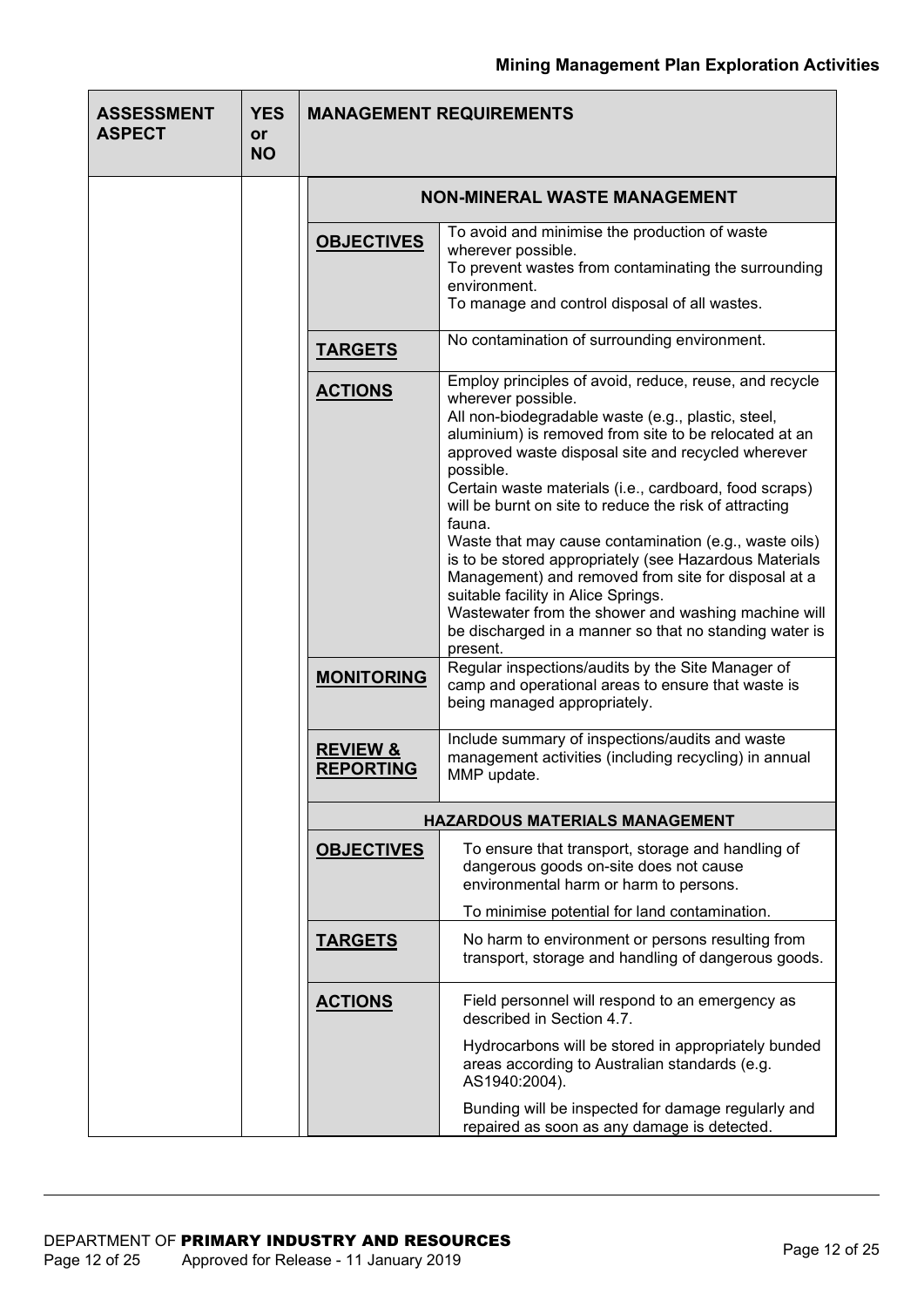| <b>ASSESSMENT</b><br><b>ASPECT</b> | <b>YES</b><br>or<br><b>NO</b> | <b>MANAGEMENT REQUIREMENTS</b>          |                                                                                                                                                                                                                                                                                                                                                                                                                                   |  |  |  |  |  |
|------------------------------------|-------------------------------|-----------------------------------------|-----------------------------------------------------------------------------------------------------------------------------------------------------------------------------------------------------------------------------------------------------------------------------------------------------------------------------------------------------------------------------------------------------------------------------------|--|--|--|--|--|
|                                    |                               |                                         | Hazardous substances will be stored on site in<br>accordance with the relevant legislative<br>requirements and guidelines.                                                                                                                                                                                                                                                                                                        |  |  |  |  |  |
|                                    |                               |                                         | Key personnel will be trained in the appropriate<br>handling of the various chemicals to be stored on<br>site.                                                                                                                                                                                                                                                                                                                    |  |  |  |  |  |
|                                    |                               |                                         | A set of the relevant MSDS for hazardous and<br>dangerous materials will be kept on site.                                                                                                                                                                                                                                                                                                                                         |  |  |  |  |  |
|                                    |                               |                                         | Personnel working with dangerous goods will be<br>aware of handling, storage and disposal<br>requirements and as appropriate, have received<br>relevant training.                                                                                                                                                                                                                                                                 |  |  |  |  |  |
|                                    |                               |                                         | Spill kits will be available where hazardous materials<br>are used and stored, and personnel trained in<br>correct use.                                                                                                                                                                                                                                                                                                           |  |  |  |  |  |
|                                    |                               |                                         | Refuelling on site shall utilise auto shut off valves<br>and refuelling shall not be done within 100 metres of<br>a watercourse.                                                                                                                                                                                                                                                                                                  |  |  |  |  |  |
|                                    |                               | <b>MONITORING</b>                       | Storage facilities will be inspected regularly (at least<br>weekly), and any resulting recommendations and<br>corrective actions shall be implemented.                                                                                                                                                                                                                                                                            |  |  |  |  |  |
|                                    |                               |                                         | Records in Environmental Observations and Incident<br>Register.                                                                                                                                                                                                                                                                                                                                                                   |  |  |  |  |  |
|                                    |                               | <b>REVIEW &amp;</b><br><b>REPORTING</b> | Reporting of any incidents internally and to DITT in<br>accordance with Section 29 of the Mining<br>Management Act.                                                                                                                                                                                                                                                                                                               |  |  |  |  |  |
|                                    |                               |                                         | Summary of inspections to be provided in annual<br>MMP reporting.                                                                                                                                                                                                                                                                                                                                                                 |  |  |  |  |  |
|                                    |                               |                                         | <b>FIRE MANAGEMENT</b>                                                                                                                                                                                                                                                                                                                                                                                                            |  |  |  |  |  |
|                                    |                               | <b>OBJECTIVES</b>                       | Minimise the risk of impact of fires associated with<br>exploration activities.                                                                                                                                                                                                                                                                                                                                                   |  |  |  |  |  |
|                                    |                               | <b>TARGETS</b>                          | No wildfires caused by exploration activities, whether<br>deliberate or accidental.                                                                                                                                                                                                                                                                                                                                               |  |  |  |  |  |
|                                    |                               | <b>ACTIONS</b>                          | The following guidelines are to be followed by all field<br>personnel:<br>Open fires must be dug into the ground and/or<br>surrounded by a low earthen or rock wall to<br>prevent spreading of hot embers and burning<br>wood.<br>Open fires must be sited on cleared ground<br>which is barren of vegetation over a radius of at<br>least five metres from the fireplace.<br>Fires should only be used as needed for<br>cooking. |  |  |  |  |  |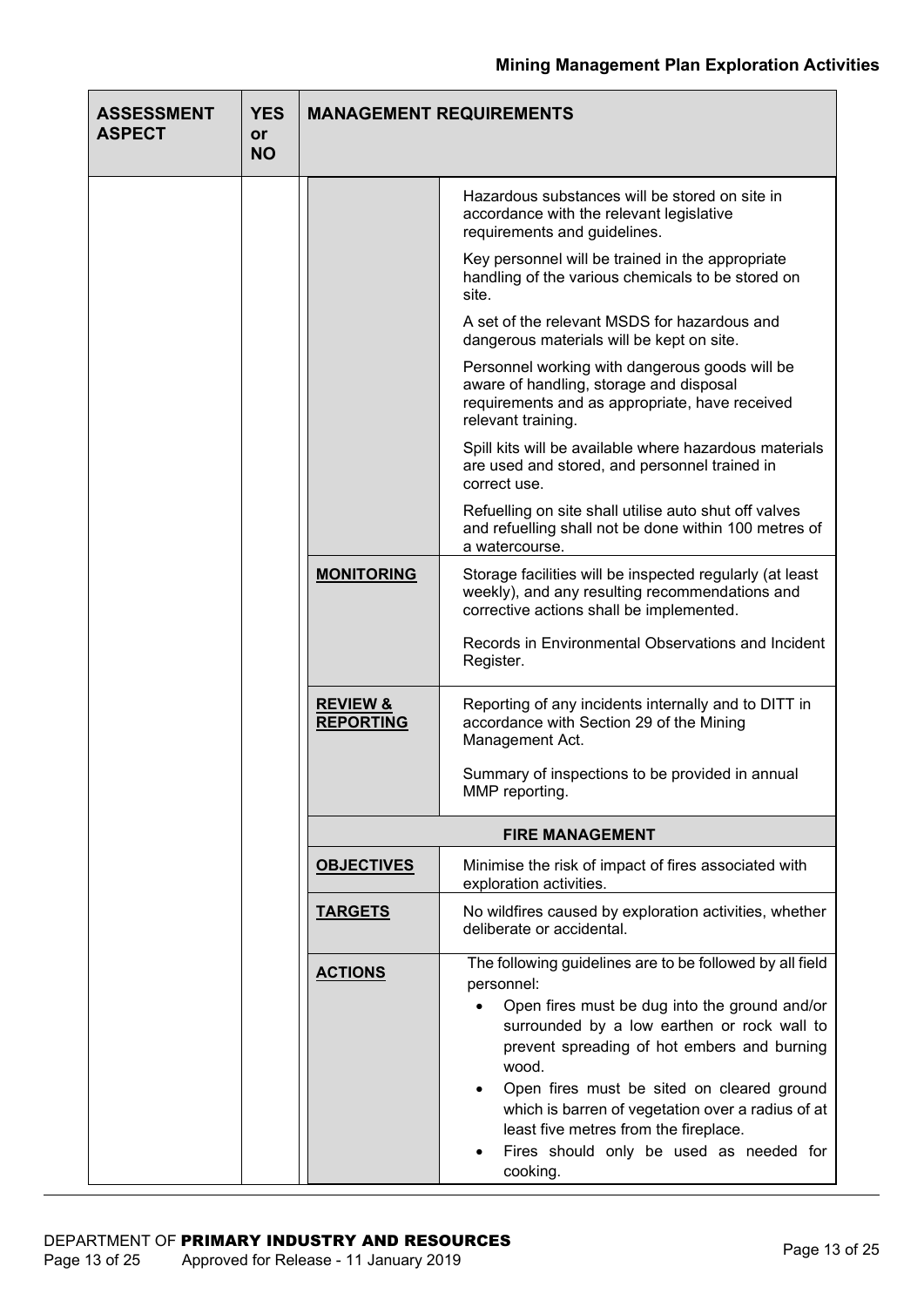| <b>ASSESSMENT</b><br><b>ASPECT</b>                                         | <b>YES</b><br>or<br><b>NO</b> |                                                                                                                                                                                                                                                                                                                                                                                                                                                                                                                                                                                                                                                                                                                                                                                                         | <b>MANAGEMENT REQUIREMENTS</b>                                                                                                                                                                                                                                                                                                                                                                                                                                                                                                                                                                                                                                                                                                                                                                                         |  |  |  |
|----------------------------------------------------------------------------|-------------------------------|---------------------------------------------------------------------------------------------------------------------------------------------------------------------------------------------------------------------------------------------------------------------------------------------------------------------------------------------------------------------------------------------------------------------------------------------------------------------------------------------------------------------------------------------------------------------------------------------------------------------------------------------------------------------------------------------------------------------------------------------------------------------------------------------------------|------------------------------------------------------------------------------------------------------------------------------------------------------------------------------------------------------------------------------------------------------------------------------------------------------------------------------------------------------------------------------------------------------------------------------------------------------------------------------------------------------------------------------------------------------------------------------------------------------------------------------------------------------------------------------------------------------------------------------------------------------------------------------------------------------------------------|--|--|--|
|                                                                            |                               |                                                                                                                                                                                                                                                                                                                                                                                                                                                                                                                                                                                                                                                                                                                                                                                                         | Fires are not to be lit under windy conditions.<br>$\bullet$<br>A shovel and/or ready supply of water must be<br>nearby; and<br>Only dead wood should be collected for fuel and<br>firewood should be checked for inhabitants prior<br>to use, e.g., lizards within hollow logs.<br>To minimise risk of vehicle fire, all vehicles must carry<br>fire extinguishers and/or 'on-board' fire suppressant<br>systems.<br>If a wildfire is encountered or is accidentally caused<br>this should be reported to Bushfires NT and seek<br>advice on advising the nearest emergency services<br>provider. Personnel should avoid the area and<br>evacuate any downwind positions. For safety<br>reasons, IGO personnel or contractors are not<br>permitted to try to fight such fires as they can be<br>highly unpredictable. |  |  |  |
|                                                                            |                               | <b>MONITORING</b>                                                                                                                                                                                                                                                                                                                                                                                                                                                                                                                                                                                                                                                                                                                                                                                       | Regular inspections of firefighting equipment to<br>ensure that it is serviceable.<br>Regular checks of undercarriage of light vehicles<br>and ATV's and cleaning, to ensure build-up of grass<br>is limited, thus minimising the risk of vehicle fires and<br>trailing spot fires.                                                                                                                                                                                                                                                                                                                                                                                                                                                                                                                                    |  |  |  |
|                                                                            |                               |                                                                                                                                                                                                                                                                                                                                                                                                                                                                                                                                                                                                                                                                                                                                                                                                         | Records in Environmental Observations and Incident<br>Register.                                                                                                                                                                                                                                                                                                                                                                                                                                                                                                                                                                                                                                                                                                                                                        |  |  |  |
|                                                                            |                               | <b>REVIEW &amp;</b><br><b>REPORTING</b>                                                                                                                                                                                                                                                                                                                                                                                                                                                                                                                                                                                                                                                                                                                                                                 | Reporting of any incidents internally and to DITT in<br>accordance with Section 29 of the Mining<br>Management Act.<br>Review of inspections/checks to be provided in<br>annual MMP reporting.                                                                                                                                                                                                                                                                                                                                                                                                                                                                                                                                                                                                                         |  |  |  |
|                                                                            |                               |                                                                                                                                                                                                                                                                                                                                                                                                                                                                                                                                                                                                                                                                                                                                                                                                         |                                                                                                                                                                                                                                                                                                                                                                                                                                                                                                                                                                                                                                                                                                                                                                                                                        |  |  |  |
| Step 5:<br>Are there<br>Aboriginal sacred<br>sites in the<br>Project area? | Yes                           | The Aboriginal Traditional Owners for the project area are the<br>Kukatja, Warlpiri and Pintupiluritju people. All of the project falls<br>under Aboriginal Land and is held as inalienable freehold title under<br>the Aboriginal Land Rights Act 1976 (ALRA 1976). Aboriginal rights<br>and interests in land are also recognised under the Commonwealth<br>Native Title Act 1993 (NTA 1993). The NTA 1993 gives Aboriginal<br>people the right to negotiate in regard to 'future acts' on their land<br>and the ALRA 1976 gives Aboriginal people a right of veto for mining<br>projects.<br>IGO recognises and respects the rights of the Traditional Owners<br>and before any activity is carried out on-ground consults with, and<br>submits work programs to, the Central Land Council (CLC) for |                                                                                                                                                                                                                                                                                                                                                                                                                                                                                                                                                                                                                                                                                                                                                                                                                        |  |  |  |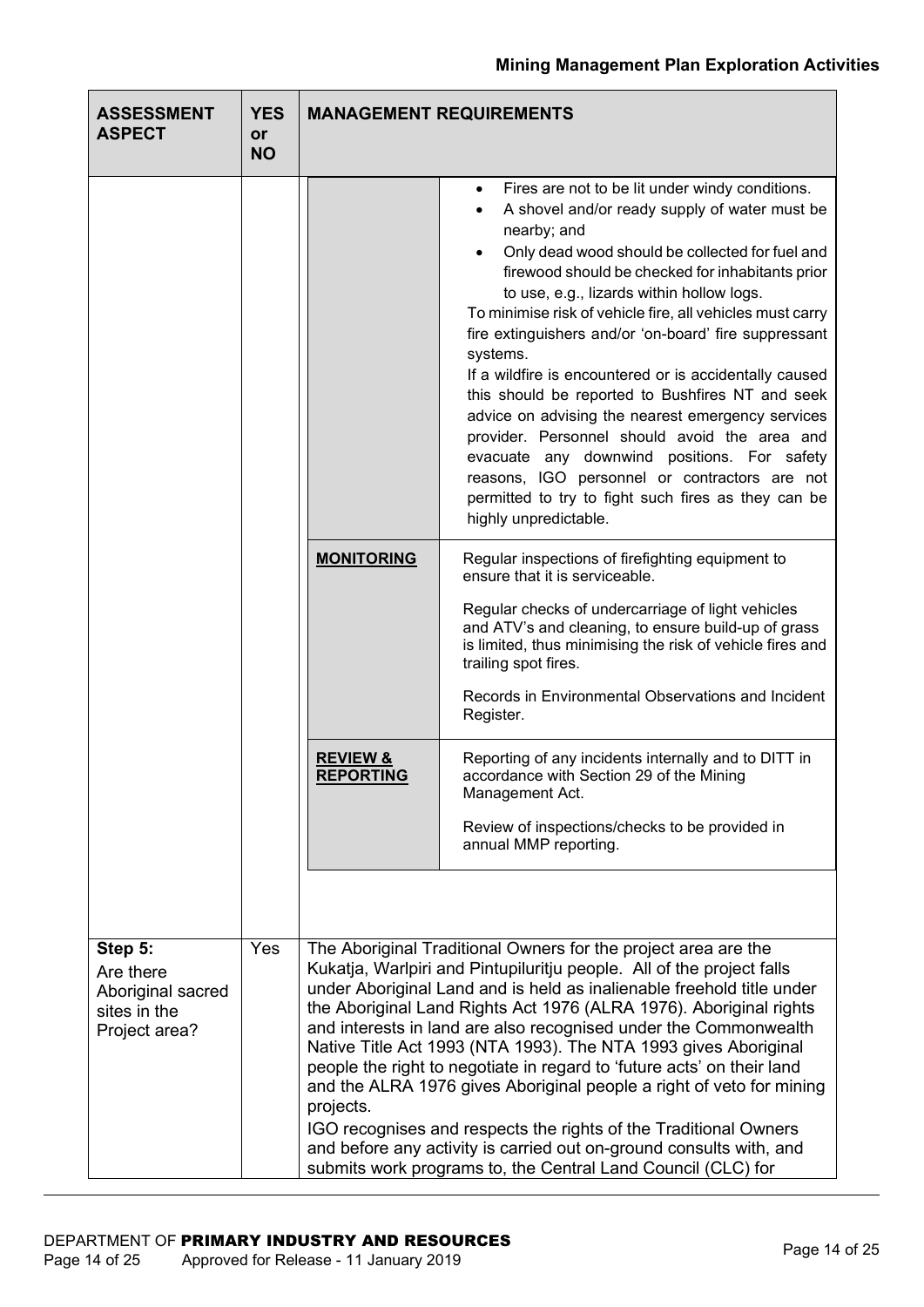| <b>ASSESSMENT</b><br><b>ASPECT</b>                                                      | <b>YES</b><br>or<br><b>NO</b> | <b>MANAGEMENT REQUIREMENTS</b>                                                                                                                                                                                                                                                                                                                                                                                                                                                                                                                                                                                                                                                                                                                                                                                                                                                                                                                                                                                                                                                                                                                                                                                                                                                                                                                                                                                                                                                                                            |
|-----------------------------------------------------------------------------------------|-------------------------------|---------------------------------------------------------------------------------------------------------------------------------------------------------------------------------------------------------------------------------------------------------------------------------------------------------------------------------------------------------------------------------------------------------------------------------------------------------------------------------------------------------------------------------------------------------------------------------------------------------------------------------------------------------------------------------------------------------------------------------------------------------------------------------------------------------------------------------------------------------------------------------------------------------------------------------------------------------------------------------------------------------------------------------------------------------------------------------------------------------------------------------------------------------------------------------------------------------------------------------------------------------------------------------------------------------------------------------------------------------------------------------------------------------------------------------------------------------------------------------------------------------------------------|
|                                                                                         |                               | Sacred Site Clearances and their approval. All versions of this and<br>other IGO Mining Management Plans are sent to the CLC for their<br>overview and instruction. The CLC has been made aware of our<br>intention to carry out the 2022 exploration program and final details<br>will be provided on approval of the MMP.<br>The most recent Sacred Site Clearances Certificate for areas of<br>EL31234 and EL25146 was issued by the CLC on 4TH August 2021.<br>Previous Sacred Site Clearance Certificates C2018-108v1 and<br>C2019-056 were renewed in late 2021 until the end of the 2022 field<br>season.<br>Most of the proposed areas in which activities are to be conducted<br>have now undergone a Sacred Site Clearance survey. An additional<br>survey is planned to cover areas of EL30739 if necessary.<br>The CLC has requested that the sacred site surveys cannot be<br>released or discussed. IGO is unable to provide the Sacred Site<br>Clearance Certificate survey data. If this information is required, the<br>DITT needs to consult directly with the CLC. This MMP will be<br>submitted to the CLC for review and comment.<br>IGO has discussed the lack of an Aboriginal Areas Protection<br>Authority (AAPA) certificate with our joint venture partners and the<br>CLC. They are fully aware that this project does not have an<br>authority certificate, however as the CLC are not prepared to release<br>information to the AAPA, a certificate issued by the AAPA cannot be<br>gained. |
| Step 6:<br>Are there<br>archaeological<br>and heritage sites<br>in the Project<br>area? | <b>No</b>                     |                                                                                                                                                                                                                                                                                                                                                                                                                                                                                                                                                                                                                                                                                                                                                                                                                                                                                                                                                                                                                                                                                                                                                                                                                                                                                                                                                                                                                                                                                                                           |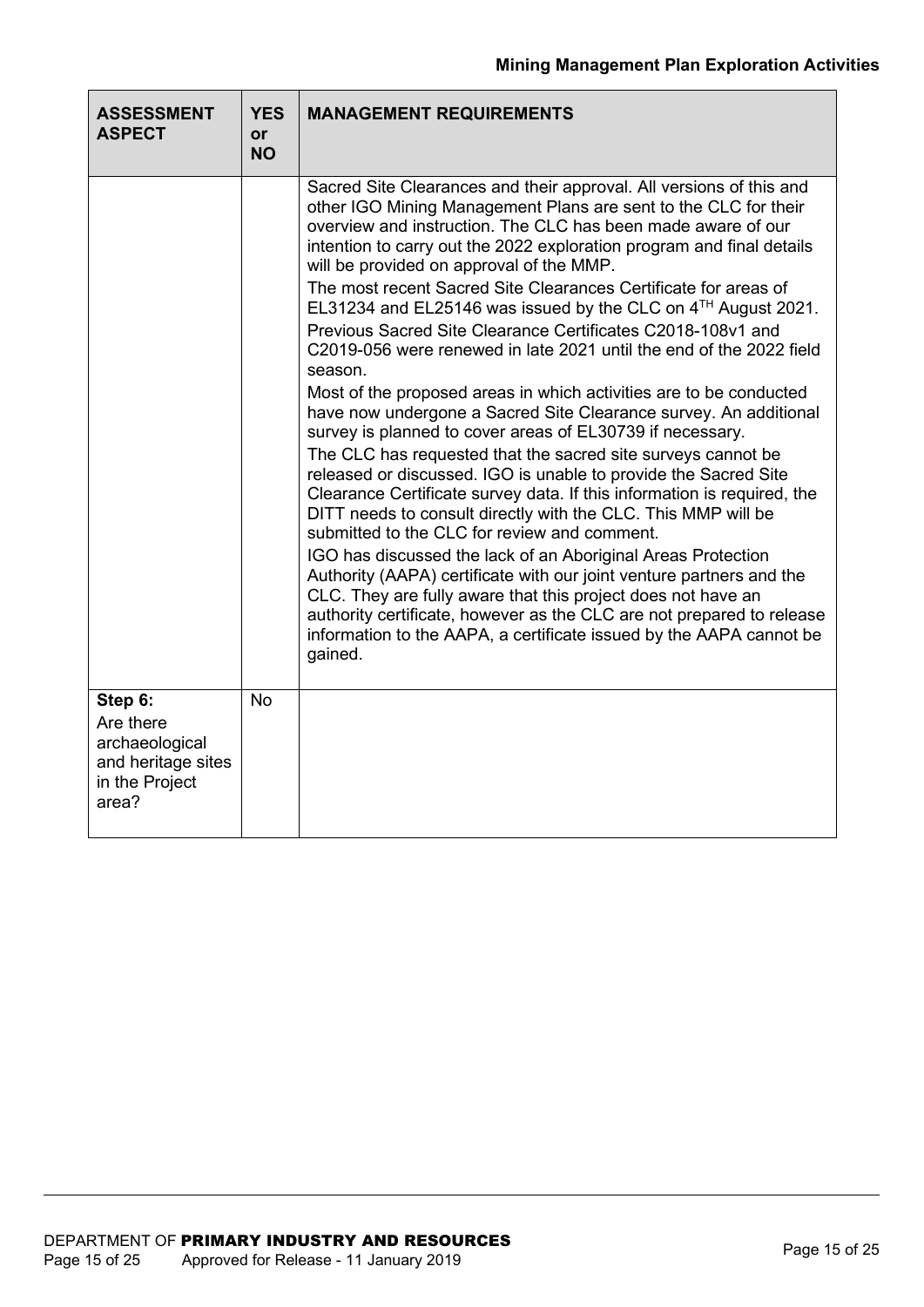### **Section 3 – Amendments**

As per Section 41(3) of the *Mining Management Act*, an MMP reviewed and amended under Section 41(1)(a) is to clearly identify amendments made.

| <b>Section</b>               | <b>Amendment</b>                |
|------------------------------|---------------------------------|
| Section 2; Step 1,<br>Step 2 |                                 |
| Section 2; Step 4            |                                 |
| Section 4                    | Updated values in entire table. |
| Section 5                    | Updated values in entire table. |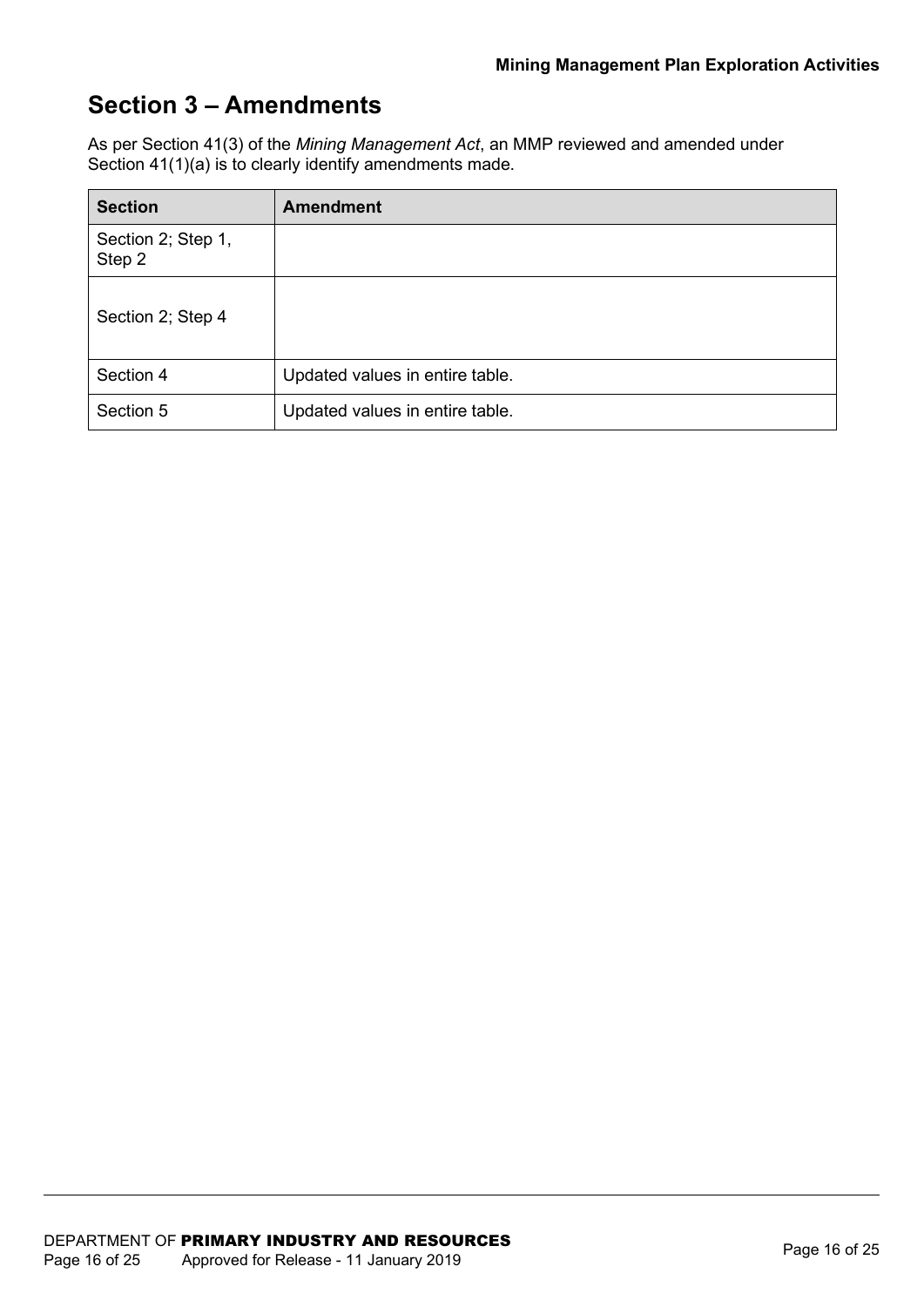### **Section 4 – Activities Proposed**

| <b>Mining Interests</b>                                                           | EL31794 | EL24915 | EL25146 | EL31234                               | EL30731                                               | EL30739                                                                                                                | EL30730 |  |  |
|-----------------------------------------------------------------------------------|---------|---------|---------|---------------------------------------|-------------------------------------------------------|------------------------------------------------------------------------------------------------------------------------|---------|--|--|
| (i.e. titles)                                                                     |         |         |         |                                       |                                                       |                                                                                                                        |         |  |  |
| Number and type of<br>proposed drill holes                                        |         |         |         |                                       | 4 x DD<br>Holes                                       |                                                                                                                        |         |  |  |
|                                                                                   |         |         |         | extensions that may require drilling. |                                                       | Final number of holes is reliant on confirmation of anomalies by downhole EM geophysics and possible subsurface        |         |  |  |
| Maximum depth of<br>proposed holes (m)                                            |         |         |         |                                       | 800 m                                                 |                                                                                                                        |         |  |  |
|                                                                                   |         |         |         |                                       | generated from geophysics and previous drilling data. | Please note. Hole depths for much of the drilling are not known and are dependent on the depth of any modelled anomaly |         |  |  |
| Number and size of<br>drill pads to be<br>cleared<br>(Length:<br>m x<br>Width: m) |         |         |         |                                       | 4 @ 35 x 25<br>m                                      |                                                                                                                        |         |  |  |
| Total area of drill<br>pads to<br>be cleared (ha)                                 |         |         |         |                                       | 0.35                                                  |                                                                                                                        |         |  |  |
| Is drilling likely to<br>encounter                                                |         |         |         |                                       | Υ                                                     |                                                                                                                        |         |  |  |
| groundwater?<br>(Y, N, unsure)                                                    |         |         |         |                                       |                                                       |                                                                                                                        |         |  |  |

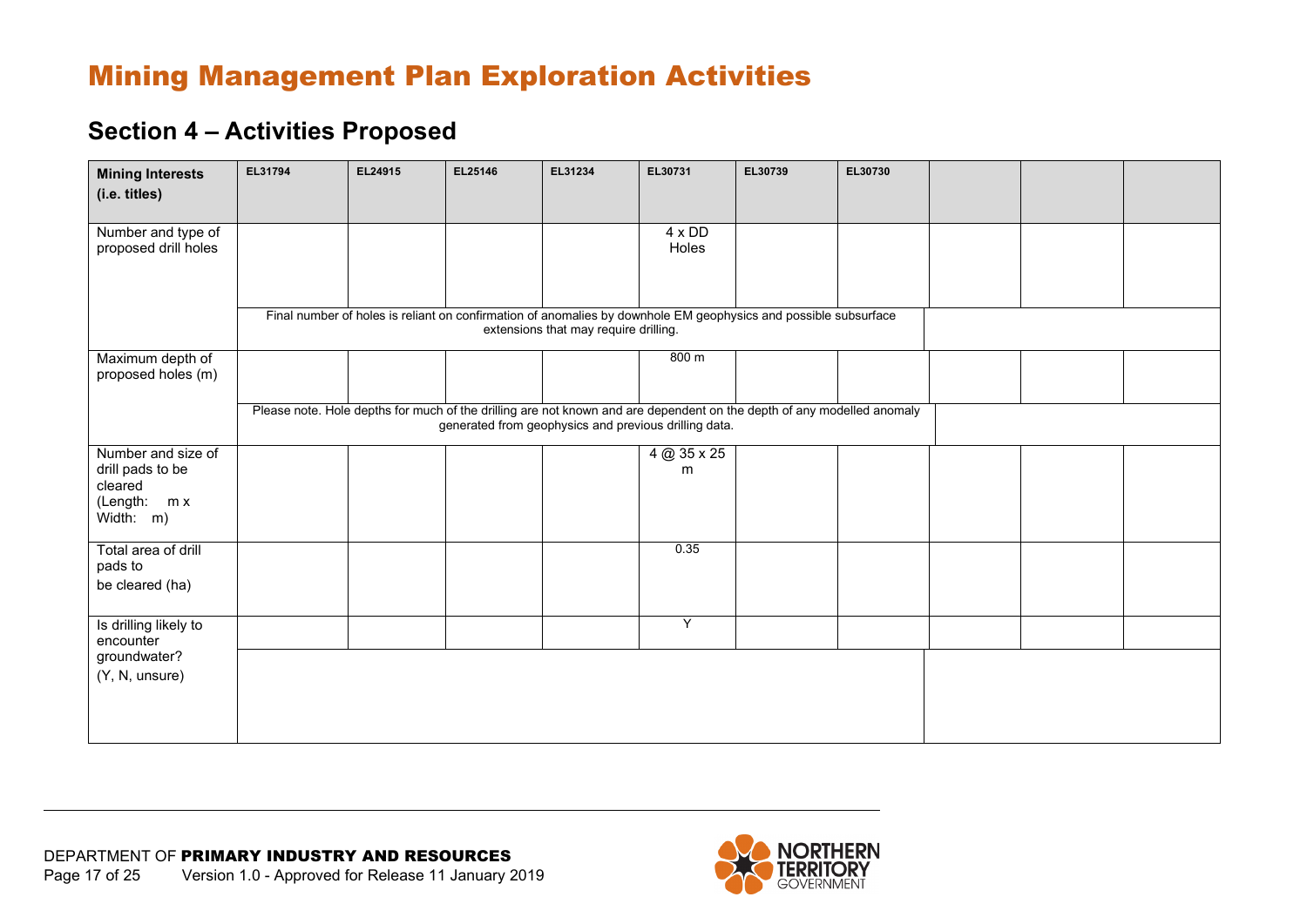| <b>Mining Interests</b><br>(i.e. titles)                                                        | EL31794                                                                                                                                                                                                                                                                | EL24915      | EL25146      | EL31234        | EL30731                                 | EL30739      | EL30730     |  |  |
|-------------------------------------------------------------------------------------------------|------------------------------------------------------------------------------------------------------------------------------------------------------------------------------------------------------------------------------------------------------------------------|--------------|--------------|----------------|-----------------------------------------|--------------|-------------|--|--|
| Number of costeans<br>(Length:<br>m x<br>Width: m<br>x Depth:<br>m)                             | $\mathbf 0$                                                                                                                                                                                                                                                            | $\mathbf 0$  | $\mathbf 0$  | $\mathbf{0}$   | $\mathbf 0$                             | $\mathbf{0}$ | $\mathbf 0$ |  |  |
| Number of bulk<br>sample pits                                                                   | $\mathbf 0$                                                                                                                                                                                                                                                            | $\pmb{0}$    | $\mathbf 0$  | $\mathbf 0$    | $\mathbf 0$                             | $\mathbf 0$  | $\mathbf 0$ |  |  |
| Total bulk sample<br>(tonnes)<br>(Length:<br>m x<br>Width:<br>m<br>$\mathsf{X}$<br>Depth:<br>m) | $\mathbf 0$                                                                                                                                                                                                                                                            | $\mathbf 0$  | $\mathbf 0$  | $\overline{0}$ | $\mathbf 0$                             | $\mathbf 0$  | $\mathbf 0$ |  |  |
| Bulk sample pits<br>approved under<br>Mineral Titles Act?<br>$(Y \text{ or } N)$                | $\overline{N}$                                                                                                                                                                                                                                                         | $\mathsf{N}$ | $\mathsf{N}$ | $\mathsf{N}$   | N                                       | $\mathbf 0$  | $\mathbf 0$ |  |  |
| Length of line/track<br>clearing<br>(km:<br>x Width:<br>m)<br>(Area (Ha))                       | $\mathbf 0$                                                                                                                                                                                                                                                            | $\mathbf 0$  | $\mathbf 0$  | $\mathbf{0}$   | $0.72$ km x<br>3 <sub>m</sub><br>(0.22) | $\mathbf 0$  | $\mathbf 0$ |  |  |
|                                                                                                 | All tracks will start off as driven in (by 2xLV's) bush tracks and will only be cleared where required to allow access to the drill<br>rig whilst minimising environmental impact. For EL30731 planned drilling, old, rehabilitated tracks will be re-visited wherever |              |              | possible.      |                                         |              |             |  |  |
| Camp area to be<br>cleared (ha)                                                                 | $\mathbf 0$                                                                                                                                                                                                                                                            | 0            | $\mathbf 0$  | $\Omega$       | $2 \times 0.5$                          | $\mathbf 0$  | $\mathbf 0$ |  |  |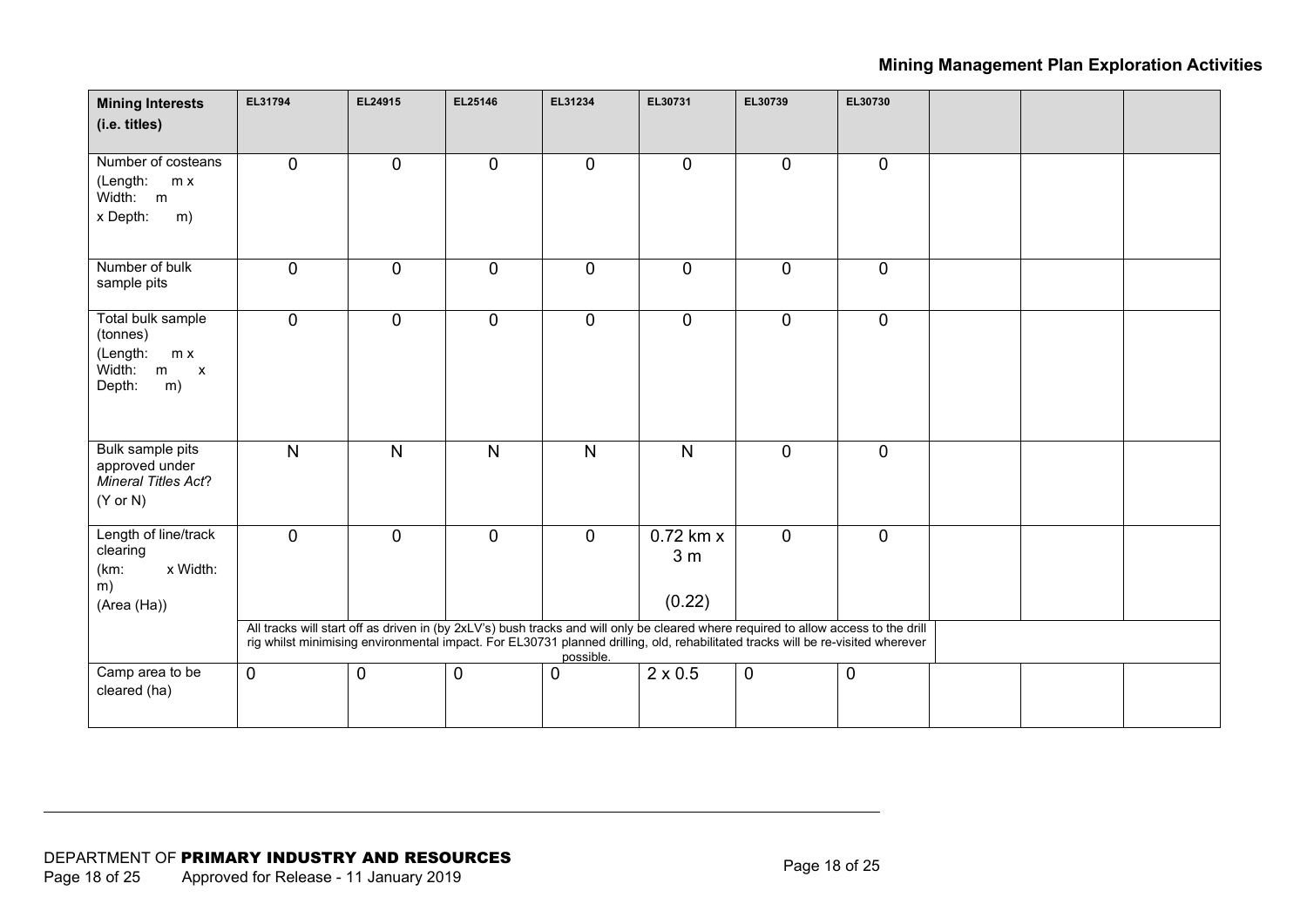| <b>Mining Interests</b>                             | EL31794                                                                                                                                                                                                                                                                                                                                                                                                          | EL24915  | EL25146      | EL31234 | EL30731 | EL30739  | EL30730  |  |  |  |
|-----------------------------------------------------|------------------------------------------------------------------------------------------------------------------------------------------------------------------------------------------------------------------------------------------------------------------------------------------------------------------------------------------------------------------------------------------------------------------|----------|--------------|---------|---------|----------|----------|--|--|--|
| (i.e. titles)                                       |                                                                                                                                                                                                                                                                                                                                                                                                                  |          |              |         |         |          |          |  |  |  |
| Camp Infrastructure<br>(i.e. demountable,<br>tents) | Temporary Camps to be established on EL30731 at previous geology and drilling camps used in 2021. Geophysical activity<br>locations in naturally clear areas. Minor blade up clearing maybe conducted in areas to create a fire break to a maximum of<br>0.5 Ha. Drilling camps can consist of 2-3 caravans, 4-8 tents, 2-4 Light vehicles, 2-3 Light trucks. Fly camps will consist of<br>tents and 2 vehicles. |          |              |         |         |          |          |  |  |  |
| Previous disturbance                                |                                                                                                                                                                                                                                                                                                                                                                                                                  |          |              |         |         |          |          |  |  |  |
| yet to be remediated<br>on title (ha) if known      | 93.63                                                                                                                                                                                                                                                                                                                                                                                                            | 70.1     | 0.57         |         |         |          |          |  |  |  |
|                                                     |                                                                                                                                                                                                                                                                                                                                                                                                                  |          |              | 53.83   | 29.33   | 49.9     | 30.53    |  |  |  |
|                                                     | Cleared tracks were cleared with a backhoe to allow easy access for the drill rig. 4WD tracks are claimed, however will not need rehabilitative work due to the low disturbance<br>footprint.                                                                                                                                                                                                                    |          |              |         |         |          |          |  |  |  |
| Other                                               | N                                                                                                                                                                                                                                                                                                                                                                                                                | N        | N            | N       | N       | N        | N        |  |  |  |
|                                                     |                                                                                                                                                                                                                                                                                                                                                                                                                  |          |              |         |         |          |          |  |  |  |
| Total area disturbed<br>proposed (ha)               | $\Omega$                                                                                                                                                                                                                                                                                                                                                                                                         | $\Omega$ | <sup>n</sup> | O       | 1.57    | $\Omega$ | $\Omega$ |  |  |  |

## **Section 5 – Previous Disturbance (for existing Authorisations only)**

| <b>Mining</b><br><b>Interests</b><br>(i.e. titles) | EL31794     | EL24915                                                              | EL25146           | EL31234        | EL30729       | EL30731                                         | EL30739 | EL30733                | EL30740                     | EL30730                                   | <b>EL29747</b> |
|----------------------------------------------------|-------------|----------------------------------------------------------------------|-------------------|----------------|---------------|-------------------------------------------------|---------|------------------------|-----------------------------|-------------------------------------------|----------------|
| Number/type of holes<br>drilled                    | 32 RC holes | 46 RC<br>holes<br>134 AC<br>holes<br>10 DD<br>holes<br>2 WB<br>holes | <b>RC</b><br>Hole | 10 RC<br>holes | 7 RC<br>holes | 14RC<br>holes<br>3 AC<br>holes<br>3 DD<br>holes | Nil     | 1 RC hole<br>1 DD hole | 6 RC<br>holes, 1<br>DD hole | <b>RC</b><br>hole<br><b>18 AC</b><br>hole | <b>Nil</b>     |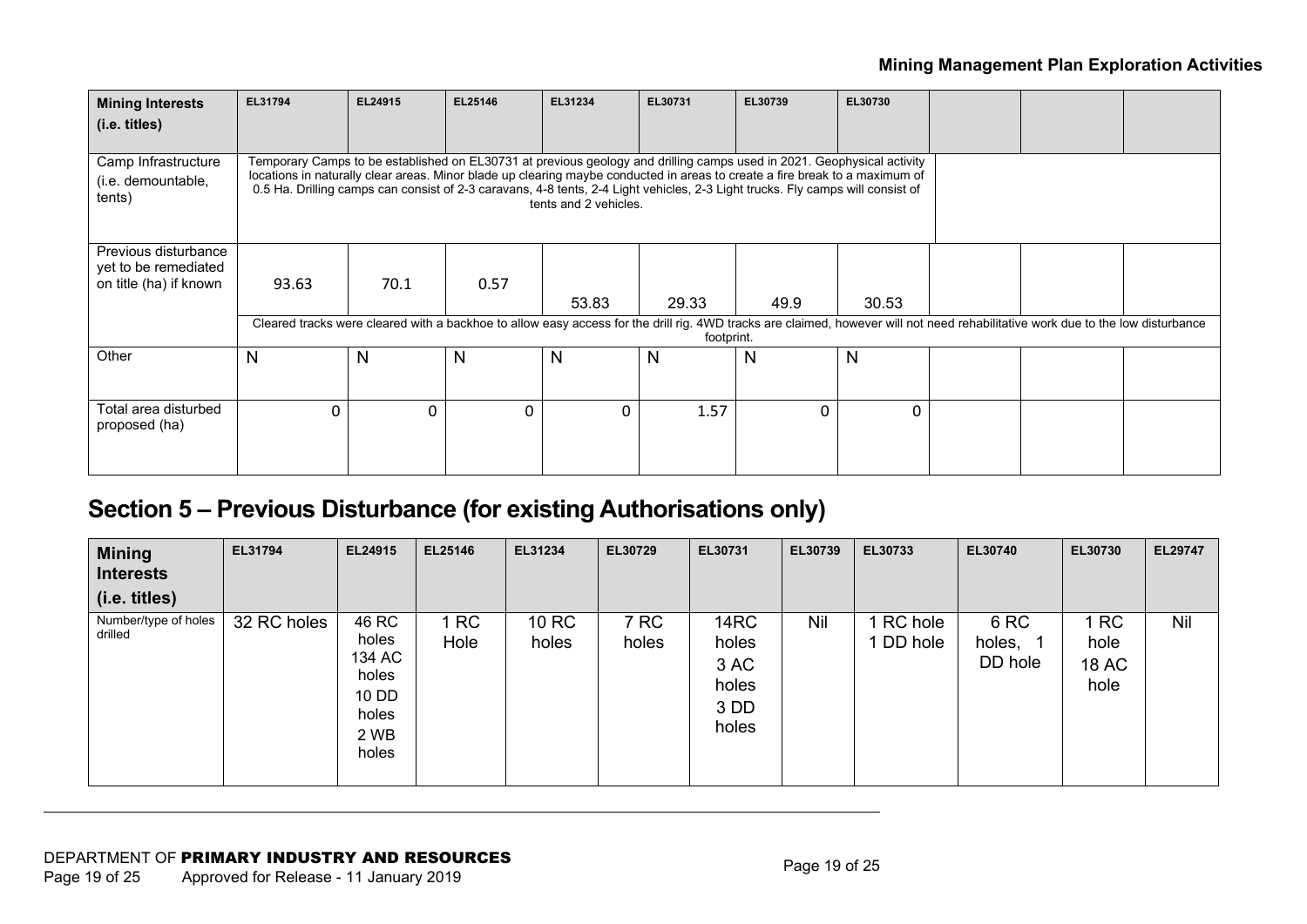| <b>Mining</b><br><b>Interests</b>                                       | EL31794        | EL24915               | EL25146                | EL31234               | EL30729               | EL30731        | EL30739        | EL30733        | EL30740                                                                                                                                                                                                                                                                                                                                                                           | EL30730                  | EL29747          |
|-------------------------------------------------------------------------|----------------|-----------------------|------------------------|-----------------------|-----------------------|----------------|----------------|----------------|-----------------------------------------------------------------------------------------------------------------------------------------------------------------------------------------------------------------------------------------------------------------------------------------------------------------------------------------------------------------------------------|--------------------------|------------------|
| (i.e. titles)                                                           |                |                       |                        |                       |                       |                |                |                |                                                                                                                                                                                                                                                                                                                                                                                   |                          |                  |
|                                                                         |                |                       |                        |                       |                       |                |                |                | RC- Reverse Circulation, AC- Air Core, DD- Diamond Drilling, WB- Water Bore.                                                                                                                                                                                                                                                                                                      |                          |                  |
|                                                                         |                |                       |                        |                       |                       |                |                |                |                                                                                                                                                                                                                                                                                                                                                                                   |                          |                  |
| Maximum depth of<br>holes drilled (m)                                   | 360            | 639.7                 | 268                    | 346                   | 300                   | 747.9          | $\mathbf 0$    | 400.6          | 552.9                                                                                                                                                                                                                                                                                                                                                                             | 84                       | 0                |
| Number of holes<br>remediated (i.e.<br>plugged/capped)                  | 31             | 189                   | $\mathbf{1}$           | $\overline{7}$        | 8                     | 17             | $\overline{0}$ | $\overline{2}$ | 12                                                                                                                                                                                                                                                                                                                                                                                | 19                       | 0                |
|                                                                         |                |                       |                        |                       |                       |                |                |                | EL24915 - RN19124 collar not rehabbed. 25 capped collars below ground not buried to allow further downhole geophysics in<br>future. Note that rehabilitation of some 2021 drill pads and tracks was delayed due to COVID-19 restrictions. These drill pads,<br>sumps and tracks are planned for 2022 rehab. EL31794 hole 19LMRC047 left open as water source till end of project. |                          |                  |
| Number and size of<br>drill pads cleared<br>(Length: $m x$<br>Width: m) | 32@30x25m      | 193 $@$<br>30x<br>25m | $1$ $\omega$<br>30x25m | $10 \omega$<br>30x25m | $10 \omega$<br>30x25m | 20@<br>30x25m  | $\mathbf{0}$   | 2@<br>30x25m   | $12$ $\omega$<br>30x25m                                                                                                                                                                                                                                                                                                                                                           | $19$ $\omega$<br>30x 25m | $\overline{0}$   |
| Total area of drill<br>pads cleared (ha)                                | 2.40           | 41.71                 | 0.07                   | 0.75                  | 0.75                  | 1.5            | $\overline{0}$ | 0.15           | 0.9                                                                                                                                                                                                                                                                                                                                                                               | 1.43                     | $\Omega$         |
| Total area of drill<br>pads remediated (ha)                             | 2.33           | 41.64                 | 0.07                   | 0.525                 | 0.75                  | 1.425          | <b>NA</b>      | 0.15           | 0.9                                                                                                                                                                                                                                                                                                                                                                               | 1.43                     | <b>NA</b>        |
| Was groundwater<br>encountered? (Y or<br>N)                             | $\overline{Y}$ | Y                     | $\overline{Y}$         | $\overline{Y}$        | $\overline{Y}$        | $\overline{Y}$ | <b>NA</b>      | $\overline{Y}$ | $\overline{Y}$                                                                                                                                                                                                                                                                                                                                                                    | $\overline{Y}$           | <b>NA</b>        |
| Length of line/track<br>cleared (Length: 1<br>km<br>x Width: 3 m)       | 127.7          | 153.2                 | 0.6                    | 53.4                  | 47.8                  | 84.65          | 59.0           | 35.3           | 21.54                                                                                                                                                                                                                                                                                                                                                                             | 46.6                     | $\overline{2.3}$ |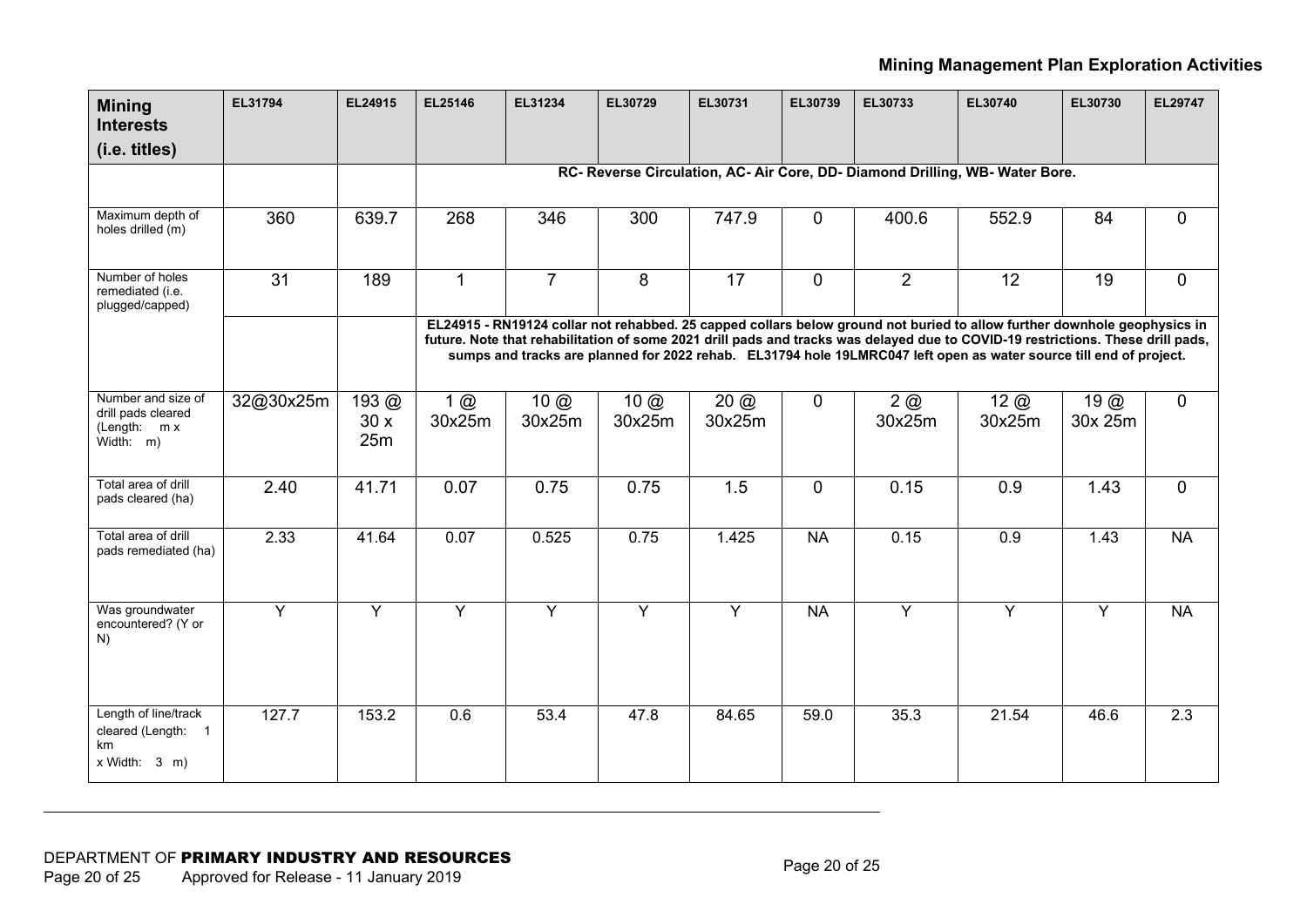| <b>Mining</b><br><b>Interests</b><br>(i.e. titles)                            | EL31794        | EL24915        | EL25146        | EL31234      | EL30729        | EL30731      | EL30739      | EL30733      | EL30740              | EL30730        | EL29747          |
|-------------------------------------------------------------------------------|----------------|----------------|----------------|--------------|----------------|--------------|--------------|--------------|----------------------|----------------|------------------|
| Length of line/track<br>remediated (Length:<br>1 km x Width: 3<br>m)          | 34.3           | 86.6           | $\mathbf 0$    | $\mathbf 0$  | 47.8           | 56.2         | 59.0         | 35.3         | 21.54                | 46.6           | 2.3              |
| Number of costeans<br>excavated (L: 3 m<br>x<br>W: 0.5 m x D: 1<br>m)         | $\overline{0}$ | $\overline{0}$ | $\overline{0}$ | $\mathbf 0$  | $\overline{0}$ | $\mathbf 0$  | $\mathbf 0$  | $\mathbf 0$  | $\overline{0}$       | $\mathbf 0$    | $\overline{0}$   |
| Number of costeans<br>remediated                                              | $\mathbf{0}$   | $\overline{0}$ | $\mathbf 0$    | $\mathbf{0}$ | $\overline{0}$ | $\mathbf{0}$ | $\mathbf 0$  | $\mathbf{0}$ | $\Omega$             | $\overline{0}$ | $\mathbf 0$      |
| Total bulk sample<br>pits excavated<br>x Width:<br>(Length:<br>x Depth:<br>m) | $\mathbf 0$    | $\overline{0}$ | $\mathbf 0$    | $\mathbf 0$  | $\overline{0}$ | $\mathbf 0$  | $\mathbf 0$  | $\mathbf 0$  | $\mathbf 0$          | $\mathbf 0$    | 0                |
| Total bulk sample<br>pits remediated                                          | $\mathbf 0$    | $\overline{0}$ | $\mathbf 0$    | $\mathbf 0$  | $\mathbf 0$    | $\mathbf 0$  | $\mathbf 0$  | $\mathbf 0$  | $\Omega$             | $\mathbf 0$    | 0                |
| Camp area/s cleared<br>(ha)                                                   | $\mathbf 0$    | 0.8            | $\mathbf 0$    | 0.2          | $\overline{0}$ | 1.6          | $\mathbf{0}$ | $\mathbf 0$  | $\blacktriangleleft$ | 0.5            | $\overline{0}$   |
| Camp area/s<br>remediated (ha)                                                | $\mathbf 0$    | $\overline{0}$ | $\mathbf 0$    | $\mathbf 0$  | $\mathbf 0$    | $\mathbf 0$  | $\mathbf{0}$ | $\mathbf 0$  | 1                    | 0.5            | $\mathbf 0$      |
| Total area disturbed<br>(ha)                                                  | 130.1          | 195.71         | 0.67           | 54.35        | 48.55          | 87.75        | 59.0         | 35.45        | 23.44                | 48.53          | $\overline{2.3}$ |
| Total area<br>remediated (ha)                                                 | 36.63          | 128.24         | 0.07           | 0.525        | 48.55          | 57.63        | 59.0         | 35.45        | 23.44                | 48.53          | 2.3              |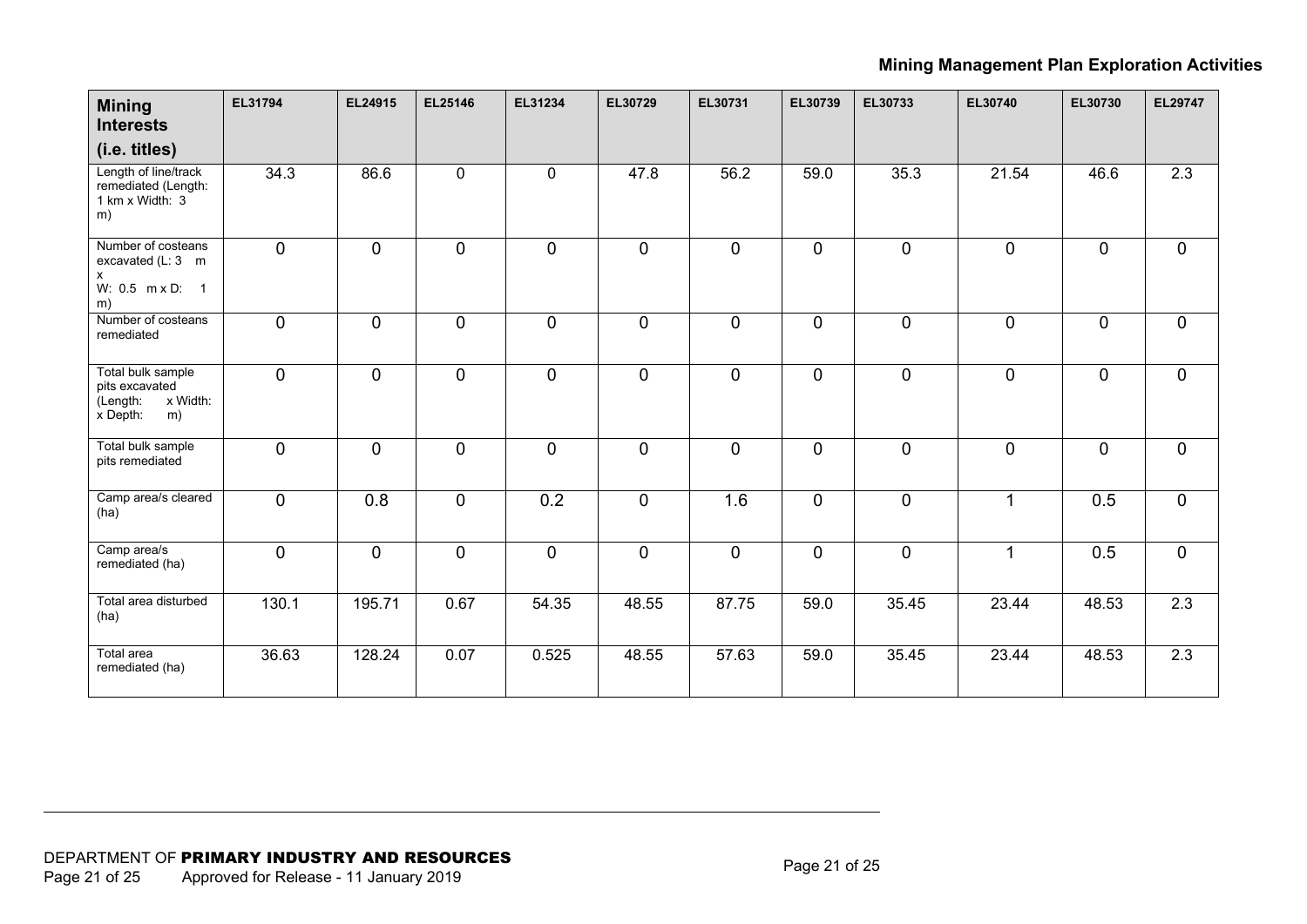## **Section 6 – Environmental Management**

By checking these boxes, you are agreeing to implement the following minimum environmental management standards on the project area. Where boxes have been left unchecked, justification is required.

| $\overline{6.1}$ | Y  | Blade-up approach for clearing will be used (i.e. no windrows, leave root stock and<br>topsoil)                                                                                                                                       |
|------------------|----|---------------------------------------------------------------------------------------------------------------------------------------------------------------------------------------------------------------------------------------|
| 6.2              | Y  | Significant vegetation will be avoided during clearing (i.e. large trees, specimens<br>providing habitat or food sources, riparian vegetation, and threatened species)                                                                |
| 6.3              | Y  | Vegetation clearing during, and immediately after rainfall events, will be avoided                                                                                                                                                    |
| 6.4              | Y  | Vegetation clearing will be kept to the minimum required to safely traverse vehicles<br>and drill rigs along tracks and drill pads                                                                                                    |
| 6.5              | Y  | Where blade-up techniques cannot be employed, topsoil and vegetation will be<br>stockpiled appropriately for remediation purposes                                                                                                     |
| 6.6              | Y  | All employees and contractors will be trained and inducted in relation to the<br>management of environmental risks in the work area, including weeds, waterways,<br>threatened species, soil erosion, sacred sites and heritage areas |
| 6.7              |    | Sumps will be lined or tanks of appropriate size to contain water, sediment and<br>drilling fluids encountered during drilling, will be used                                                                                          |
| 6.8              | Y  | Sumps, drill holes, and fuel stores will be located away from environmentally<br>significant areas and water courses                                                                                                                  |
| 6.9              | Y  | Excavations (sumps, costeans and pits) will be appropriately ramped to allow fauna<br>egress                                                                                                                                          |
| 6.10             | Y  | Drill holes will be securely capped immediately after drilling                                                                                                                                                                        |
| 6.11             | Y  | Vehicle hygiene measures will be employed to prevent the introduction and spread of<br>invasive species and pathogens when mobilising vehicles and equipment from one<br>location to another                                          |
| 6.12             | Y. | Hydrocarbon spills will be minimised using liners and drip trays under machinery, and<br>appropriately sized spill-kits available in the event of a spill                                                                             |
| 6.13             | Y  | Hazardous substances (including hydrocarbons) will be stored and handled in<br>accordance with relevant Australian Standards                                                                                                          |
| 6.14             | Y  | Hydrocarbons will be stored in lined and bunded areas                                                                                                                                                                                 |
| 6.15             | Y  | Waste will be stored securely while on-site to minimise windblown rubbish and<br>access by feral animals                                                                                                                              |
| 6.16             | Y  | Waste will be removed off-site and disposed of at an appropriate waste management<br>facility                                                                                                                                         |
| 6.17             | Y  | All environmental incidents will be reported to the Department in accordance with<br>Section 29 of the Mining Management Act.                                                                                                         |

Justification and alternative management measures:

6.7 for the RC drilling sumps will not be lined. As this is an air drilling technique no drilling fluids are added. The foam products that maybe utilised to assist with maintain the borehole integrity will be biodegradable.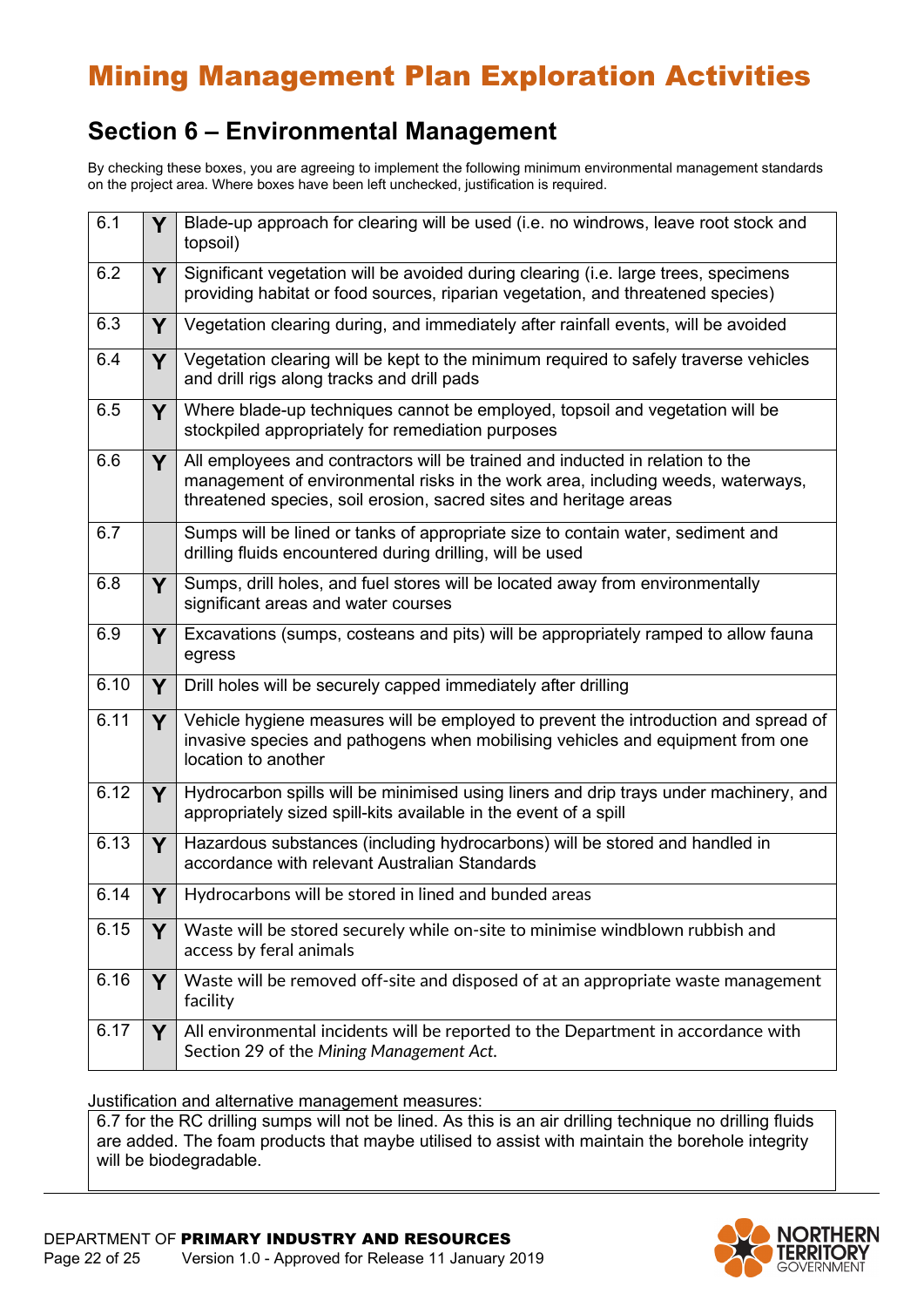## **Section 7 – Remediation and Closure**

By checking these boxes, you are agreeing to implement the following minimum remediation standards on the project area. Where boxes have been left unchecked, justification is required.

| 7.1  | Y | Drill holes plugged below ground level at a minimum depth of 0.4 metres and soil<br>mounded to prevent subsidence, within 6 months of completion of drilling                                                                                                                   |
|------|---|--------------------------------------------------------------------------------------------------------------------------------------------------------------------------------------------------------------------------------------------------------------------------------|
| 7.2  | Y | Drill samples/spoil returned down drill holes, buried in sumps, or removed from site                                                                                                                                                                                           |
| 7.3  | Y | All drill hole and access markers including flagging tape, wooden markers and star<br>pickets will be removed from site                                                                                                                                                        |
| 7.4  | Y | Re-contouring of cut and fill drill pads will be consistent with the surrounding terrain                                                                                                                                                                                       |
| 7.5  | Y | Ripping/scarifying of drill pads, and compacted areas along the contour (on sloping<br>ground) and cross-ripping (zig-zag) along tracks                                                                                                                                        |
| 7.6  | Y | Tracks will be remediated, including pushing in all windrows                                                                                                                                                                                                                   |
| 7.7  | Y | Appropriate erosion and sediment controls will be installed where erosion is evident<br>or likely to occur                                                                                                                                                                     |
| 7.8  | Y | All tracks will be remediated unless otherwise agreed in writing by the land holder or<br>appropriate third party                                                                                                                                                              |
| 7.9  | Y | Access through watercourses will be removed and banks restored                                                                                                                                                                                                                 |
| 7.10 | Y | No erosion is occurring in disturbed areas, on tracks and in remediated areas                                                                                                                                                                                                  |
| 7.11 | Y | All excavations backfilled within 6 months of completion of drilling                                                                                                                                                                                                           |
| 7.12 | Y | All water bores decommissioned unless otherwise agreed in writing by the land<br>holder or appropriate third party. The bore must comply with the Minimum<br>Construction Requirements for Water Bores in Australia and may require permits or<br>licenses under the Water Act |
| 7.13 | Y | All rubbish and infrastructure will be removed from site                                                                                                                                                                                                                       |
| 7.14 | Y | Replacement of topsoil and vegetation                                                                                                                                                                                                                                          |
| 7.15 | Y | Contaminated soils (e.g. hydrocarbon or hazardous chemicals) will be remediated or<br>removed from site                                                                                                                                                                        |
| 7.16 | Y | Monitoring will be undertaken following the wet season or a significant rainfall event                                                                                                                                                                                         |

#### Justification and alternative management measures: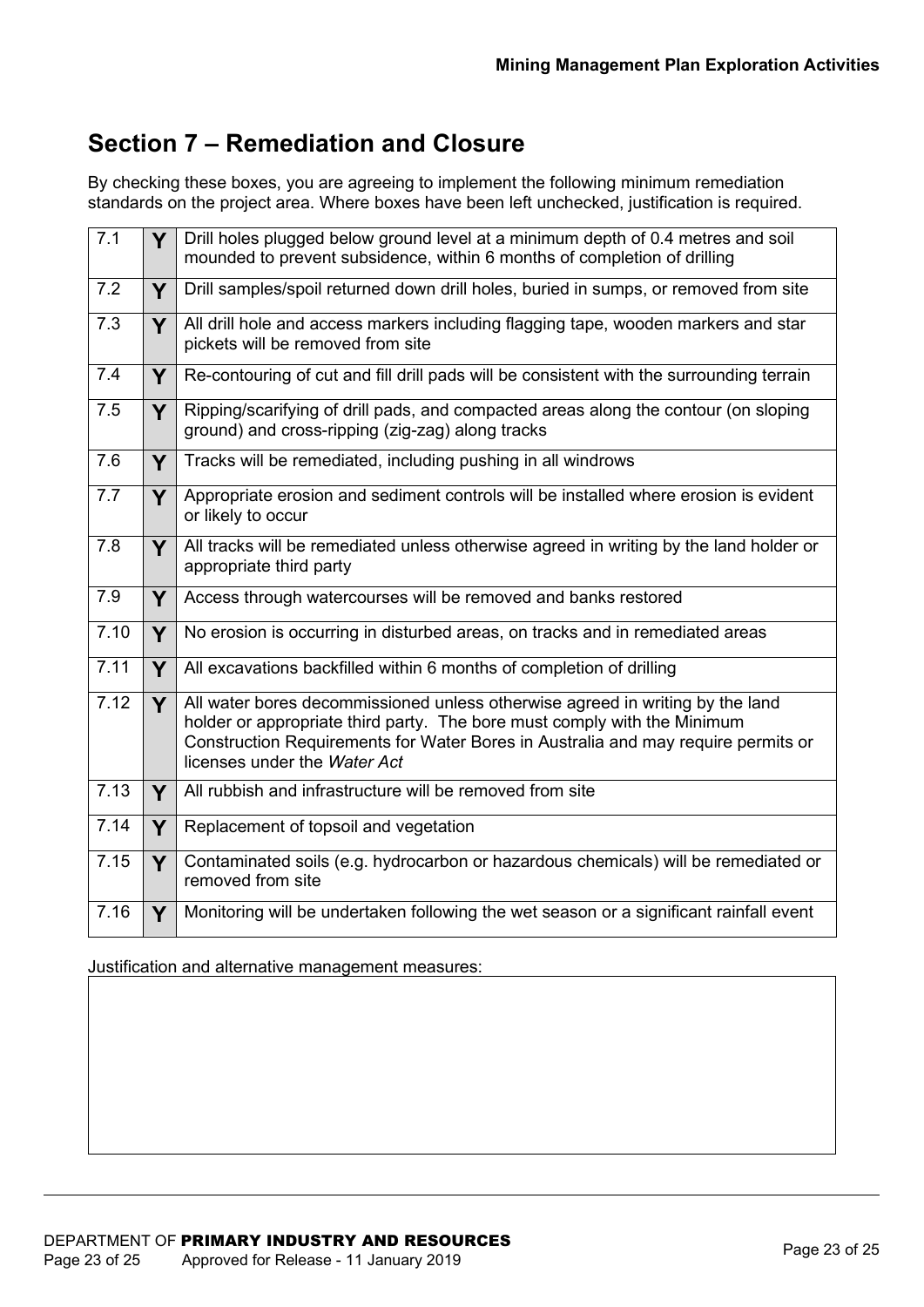| 8.1 | Y         | <b>Security Calculation Spreadsheet</b>                                                                     |  |  |  |  |  |  |
|-----|-----------|-------------------------------------------------------------------------------------------------------------|--|--|--|--|--|--|
| 8.2 | N         | Nomination of Operator Form                                                                                 |  |  |  |  |  |  |
|     |           | As per existing Authorisation.                                                                              |  |  |  |  |  |  |
| 8.3 | Y         | Spreadsheet with coordinates of proposed drill holes or polygons of target areas                            |  |  |  |  |  |  |
| 8.4 | Y         | Google Earth KML/shape files/track logs of proposed tracks and camp sites                                   |  |  |  |  |  |  |
| 8.5 | Y         | A map of the work area(s) showing:                                                                          |  |  |  |  |  |  |
|     |           | title boundaries and title numbers<br>1.                                                                    |  |  |  |  |  |  |
|     |           | current and proposed drill holes, or polygons of target areas<br>2.                                         |  |  |  |  |  |  |
|     |           | 3. current and proposed tracks                                                                              |  |  |  |  |  |  |
|     |           | 4. remediated areas                                                                                         |  |  |  |  |  |  |
|     |           | 5.<br>camp sites                                                                                            |  |  |  |  |  |  |
|     |           | sacred/heritage sites<br>6.                                                                                 |  |  |  |  |  |  |
|     |           | 7. environmental constraints                                                                                |  |  |  |  |  |  |
| 8.6 | Y         | Remediation Register (for existing Authorisations)                                                          |  |  |  |  |  |  |
| 8.7 | N         | Large data file. Can be provided on request. Also within the IGO Rehabilitation<br>Lake Mackay Report 2022. |  |  |  |  |  |  |
|     |           |                                                                                                             |  |  |  |  |  |  |
| 8.8 | <b>NA</b> | Radiation Management Plan (if applicable)                                                                   |  |  |  |  |  |  |

## **Section 8 – Required Attachments**